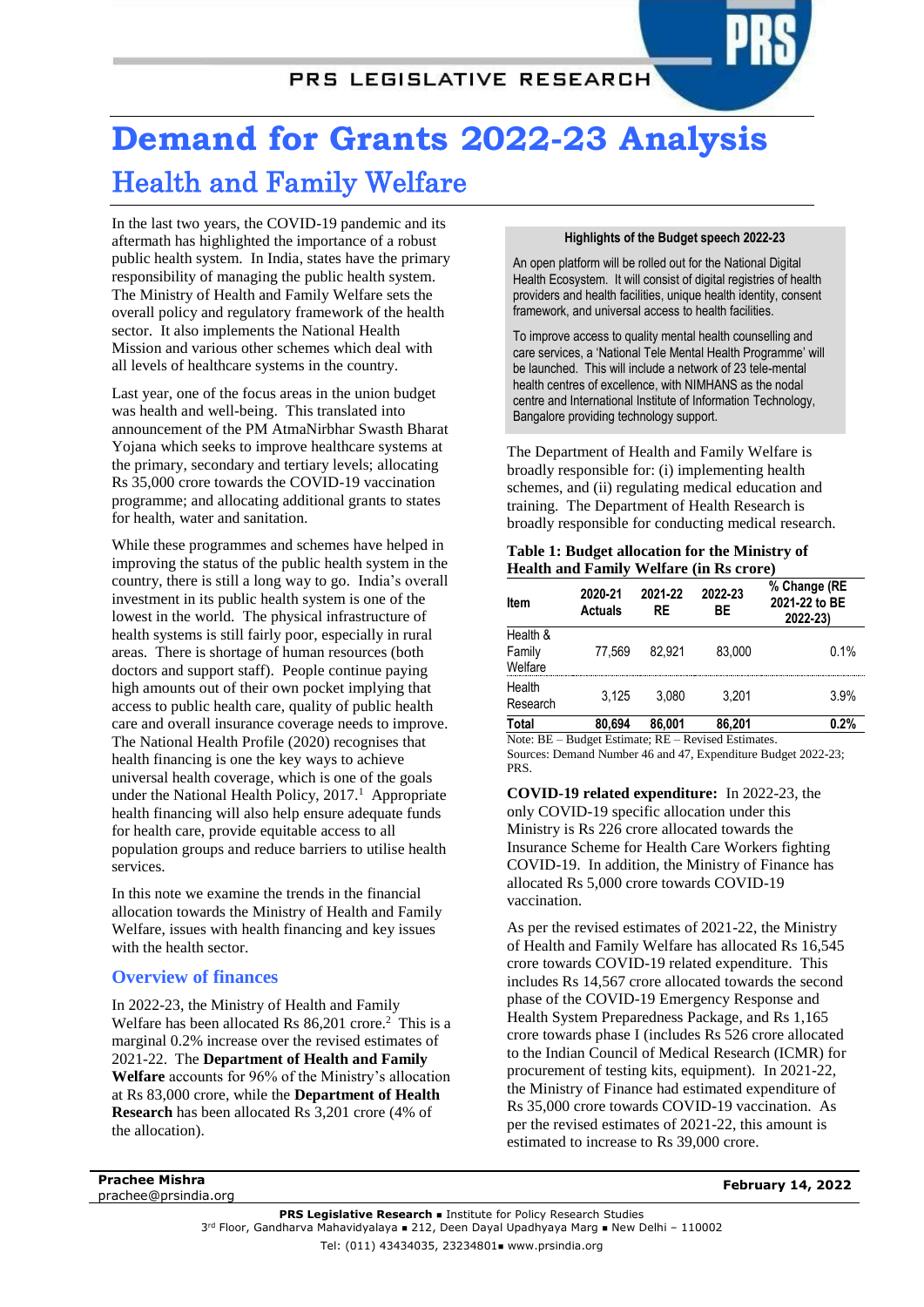In 2020-21 (actuals), the Ministry spent Rs 11,941 crore on COVID-19 which includes expenditure towards the Emergency Response and Health System Preparedness Package (Rs 10,529 crore), allocation to ICMR (Rs 1,275 crore), and vaccination for healthcare workers and frontline workers (Rs 137 crore). Table 2 details the main heads of expenditure under the Ministry allocated for the year 2022-23.

| Table 2: Main heads of expenditure (in Rs crore)                     |                           |                                |        |                                           |  |  |
|----------------------------------------------------------------------|---------------------------|--------------------------------|--------|-------------------------------------------|--|--|
| <b>Major Heads</b>                                                   | 2020-21<br><b>Actuals</b> | 2022-23<br>2021-22<br>ВE<br>RE |        | % Change (RE<br>2021-22 to BE<br>2022-23) |  |  |
| <b>National Health</b><br>Mission (total)                            | 37,080                    | 34,447                         | 37,000 | 7.4%                                      |  |  |
| AIIMS, ICMR,<br>CGHS and other<br>autonomous and<br>statutory bodies | 12,197                    | 13.979                         | 15,200 | 9%                                        |  |  |
| <b>PMSSY</b>                                                         | 6,840                     | 7,400                          | 10,000 | 35.1%                                     |  |  |
| PMJAY                                                                | 2,681                     | 3,199                          | 6,412  | 100.4%                                    |  |  |
| PM ARHIM                                                             |                           | 1,040                          | 5.846  | 462.0%                                    |  |  |
| National AIDS &<br><b>STD Control</b><br>Programme                   | 2,815                     | 2,350                          | 2,623  | 11.6%                                     |  |  |
| Family Welfare<br>Schemes                                            | 462                       | 306                            | 484    | 58.2%                                     |  |  |
| COVID-19                                                             | 11,941                    | 16,545                         | 226    | -98.6%                                    |  |  |
| Others                                                               | 6,679                     | 6,735                          | 8,409  | 25%                                       |  |  |
| Total                                                                | 80,694                    | 86,001                         | 86.201 | 0.2%                                      |  |  |

Note: Expenditure on COVID includes allocation towards both phases of COVID-19 emergency response, vaccination of healthcare and frontline workers, insurance for healthcare workers, and procurement of COVID-19 testing kits; BE - Budget Estimate; RE - Revised Estimates; AIIMS – All India Institute of Medical Sciences (New Delhi); ICMR – Indian Council of Medical Research; CGHS - Medical Treatment of CGHS Pensioners; PMJAY - Pradhan Mantri Jan Arogya Yojana; PMSSY - Pradhan Mantri Swasthya Suraksha Yojana; PM ABHIM - Pradhan Mantri Ayushman Bharat Health Infrastructure Mission. Sources: Expenditure Budget 2022-23; PRS.

#### **Issues to consider**

#### *Investment in public health has been low*

<span id="page-1-0"></span>India's public health expenditure (centre and states) was 1.8% of the GDP in 2020-21.<sup>3</sup> This is higher than the trend in the last decade when public health expenditure as percentage of GDP was between 1.1% - 1.5%. 4,5 However, this allocation is much lower as compared to other countries. [4,6](#page-1-0),7,8 The Economic Survey 2020-21 observed that India ranks 179<sup>th</sup> among 189 countries in prioritising healthcare in the government budget.[4](#page-1-0) The National Health Policy, 2017 aims to increase public health expenditure to 2.5%of the GDP by  $2025.<sup>1</sup>$ 

The National Health Policy, 2017 noted that while general taxation would remain the largest means for financing health care, the government could consider imposing taxes on specific commodities such as tobacco, alcohol and foods having negative impact on health, and also levy taxes on extractive industries and pollution cess.<sup>[1](#page-0-0)</sup> In 2018-19, the central government

announced a 4% Health and Education Cess in place of the 3% Education Cess on Income Tax and Corporation Tax, to cater to the education and health needs of the poor and rural families.<sup>9</sup> In 2022-23, Rs 53,846 crore is estimated to be collected through the health and education cess, which is an 14% increase over the amount collected in 2021-22 (RE).<sup>10</sup>

<span id="page-1-1"></span>In 2020-21, the central government introduced a 5% health cess which is imposed as customs duty on certain medical equipment.<sup>11</sup> This was to be utilised for financing health infrastructure and services in aspirational districts. In 2022-23, Rs 870 crore is estimated to be collected under this health cess (customs), which is a 12% increase over the amount collected in 2021-22 (RE).<sup>[10](#page-1-1)</sup>

<span id="page-1-2"></span>The 15<sup>th</sup> Finance Commission noted that the health sector faces multiple challenges such as low investment, inter-regional disparities especially in nutrition levels and hunger, shortage of doctors, paramedics, hospitals, and inadequate numbers of primary healthcare centres*.* <sup>12</sup> It recommended unconditional grants amounting to one lakh crore rupees for the health sector (for the time period 2021- 26). In addition, it suggested that by 2022, states should spend more than 8% of their budget on health. In 2021-22, as per budget estimates, states have allocated only 6% of their budget towards health.

#### *Allocation towards the Department of Health and Family Welfare has been low despite high utilisation*

Between 2006 and 2022, the allocation to the Department of Health and Family Welfare has increased at a CAGR of 13%. (Compound Annual Growth Rate (CAGR) is the annual growth rate over a certain period of time.) Over the past few years, the Standing Committee on Health and Family Welfare has noted that the allocation towards the Department has been lower than the amount sought by the Department. This is despite budget utilisation being 100% or higher (post 2015-16). In 2020-21, the Department spent Rs 77,569 crore which was 19% more than what was estimated at the budget stage. In 2021-22 also, the Department is expected to exceed the budget estimate by 16%.

#### <span id="page-1-3"></span>**Figure 1: Allocation to the Department of Health and Family Welfare (2006-22) (in Rs crore)**



Note: For 2021-22, % change in allocation is 2021-22 RE over 2021-22 BE; BE – Budget Estimate; RE – Revised Estimate. Sources: Expenditure Budgets, 2006-07 to 2022-23; PRS.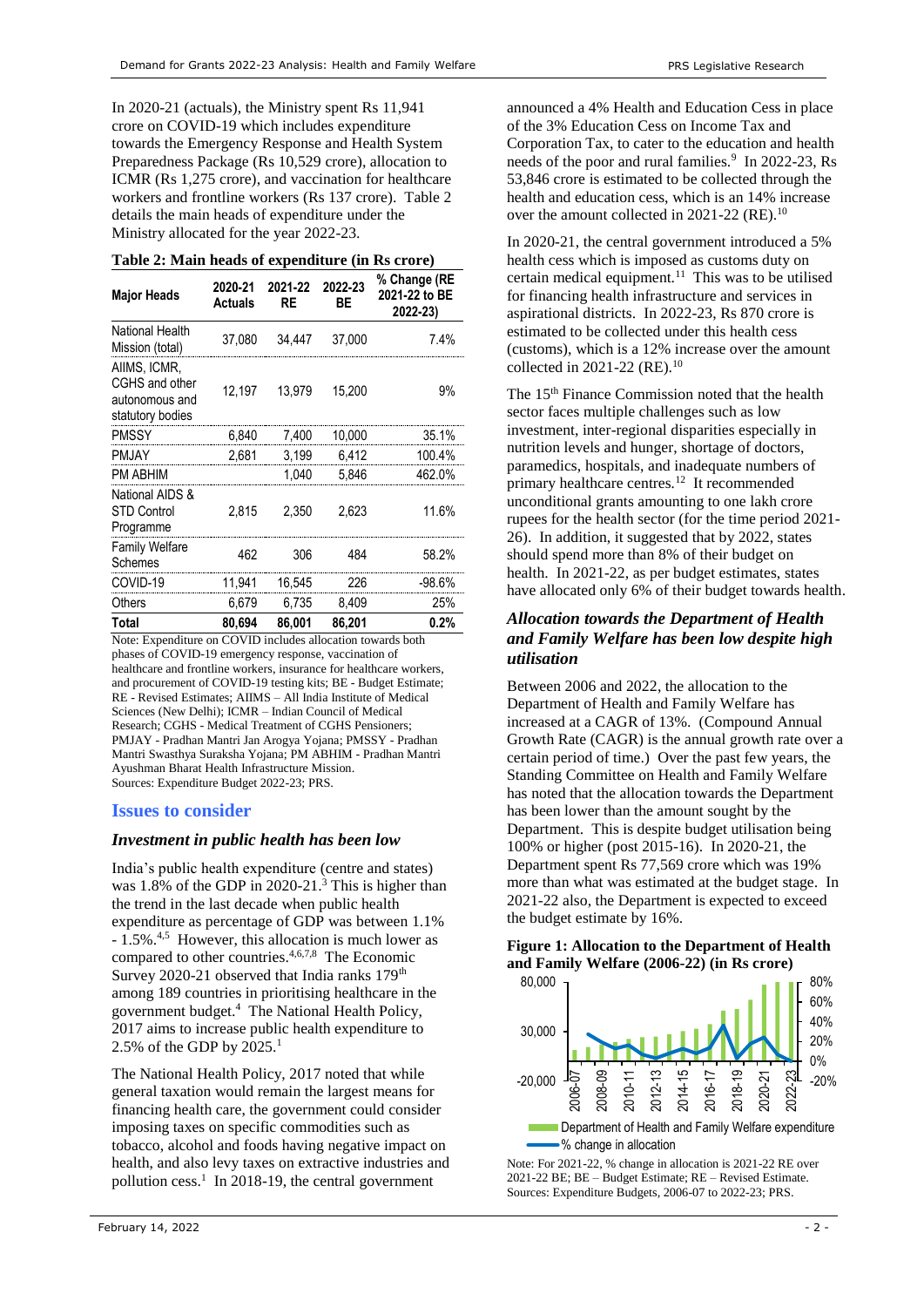#### *Primary healthcare is lacking and requires more investment*

Depending on the level of care required, healthcare in India is broadly classified into three types: primary care (provided at primary health centres), secondary care (provided at district hospitals), and tertiary care institutions (provided at specialised hospitals like AIIMS). Primary health care infrastructure provides the first level of contact between health professionals and the population.<sup>13</sup>

Based on the population served and the type of services provided, primary health infrastructure in rural areas consists of a three-tier system. This includes Sub-Centres (SCs), Primary Health Centres (PHCs), and Community Health Centres (CHCs).<sup>14</sup> Primary healthcare systems are managed and administered by states (since public health is a state subject). The Ministry provides states with technical and financial assistance to help improve their public healthcare delivery systems. In the union budget 2017-18, it was announced that 1.5 lakh SCs and PHCs will be transformed into Health and Wellness Centres (HWCs) by December, 2022.<sup>15</sup>

<span id="page-2-0"></span>**Primary healthcare system:** As on March 31, 2020, 1,55,404 SCs, 24,918 PHCs and 5,183 CHCs were functioning in rural areas.<sup>16</sup> In urban areas, there were 2,517 SCs, 5,895 PHCs, and 466 CHCs.[16](#page-2-0)

#### **Figure 2: Number of Sub Centres, PHCs, and CHCs (2005 and 2020)**



Note: PHC – Primary Health Centre; CHC: Community Health Centre.

Sources: Rural Health Statistics 2017-19; PRS.

**Ayushman Bharat- Health and Wellness Centres Scheme (AB-HWC):** HWCs provide a range of services beyond maternal and child healthcare services. These include: (i) care for non communicable diseases, (ii) rehabilitative care, (iii) mental health services, (iv) first level care for emergencies and trauma, and (v) free essential drugs and diagnostic services.<sup>17</sup> As on February 6, 2022, 90,030 HWCs were operational across the country.<sup>18</sup> Note that the target is to create 1.5 lakh HWCs by December 2022.

<span id="page-2-2"></span>The number and distribution of SCs, PHCs and CHCs in rural areas is based on population norms. However, the Standing Committee on Health (2021) had noted that there are shortfalls of 23% in SCs, 28% in PHCs, and 37% in CHCs.<sup>19</sup> The 15th Finance Commission

<span id="page-2-1"></span>also noted that there are critical gaps with respect to sub centres, PHCs, CHCs and wellness centres in some states.<sup>20</sup> It noted that as of March 31, 2020, 885 PHCs and 33,886 SCs did not have the necessary infrastructure to meet the targets of the National Health Policy, 2017.<sup>[12](#page-1-2)</sup>

As per the Rural Health Statistics 2019, SCs, PHCs, and CHCs still do not meet the required coverage targets (see Table 3).

| Table 3: Average rural population covered by      |
|---------------------------------------------------|
| health facility (based on the mid-vear population |
| as on July 1, 2020)                               |

| <b>Health</b><br><b>Facility</b> | <b>Norm</b>         | Average rural<br>population covered |
|----------------------------------|---------------------|-------------------------------------|
| SC                               | $300 - 5.000$       | 5.729                               |
| <b>PHC</b>                       | $20,000 - 30,000$   | 35,730                              |
| <b>CHC</b>                       | $80.000 - 1.20.000$ | 1.71.779                            |

Source: Rural Health Statistics 2019; PRS.

<span id="page-2-3"></span>The Standing Committee on Health (2021) also noted that inadequate primary health infrastructure in several areas and absence of an organised primary healthcare system in urban areas were some of the issues that led to poor management of the COVID-19 outbreak.<sup>21</sup> The 15<sup>th</sup> Finance Commission observed that prevention and early management of health problems can reduce the need for complicated specialist care provided at the tertiary level.<sup>[12](#page-1-2)</sup> It recommended that the focus of healthcare provision in the country should be towards providing primary healthcare.

The 15<sup>th</sup> Finance Commission noted that India is estimated to have 1.4 hospital beds per 1,000 people, which is half the global average of 2.9 beds (World Bank estimate in 2017). 22 Over 60% of these beds are in the private sector.<sup>[12](#page-1-2)</sup> In comparison, China has over four beds per 1,000 people, Sri Lanka, the United Kingdom and the United States all have around three beds per 1,000 people, while Thailand and Brazil have more than two beds per  $1,000$  persons.<sup>[12](#page-1-2)</sup> The National Health Policy, 2017 aims to increase the availability to two beds per 1,000 people. This could be achieved by creating 3,000 to 5,000 hospitals with 200 beds each by  $2025.^{12}$  $2025.^{12}$  $2025.^{12}$ 

**National Health Mission:** The National Health Mission (NHM) provides states with financial assistance towards interventions focused on strengthening primary and secondary healthcare. It comprises of a rural sub mission, the National Rural Health Mission (NRHM) and an urban sub-mission, National Urban Health Mission (NUHM). Key program components of the NHM include health system strengthening in rural and urban areas, Reproductive-Maternal- Neonatal-Child and Adolescent Health (RMNCH+A), and Communicable and Non-Communicable Diseases. States have the flexibility to plan and implement state specific action plans within these broad national parameters and priorities. They are provided with technical and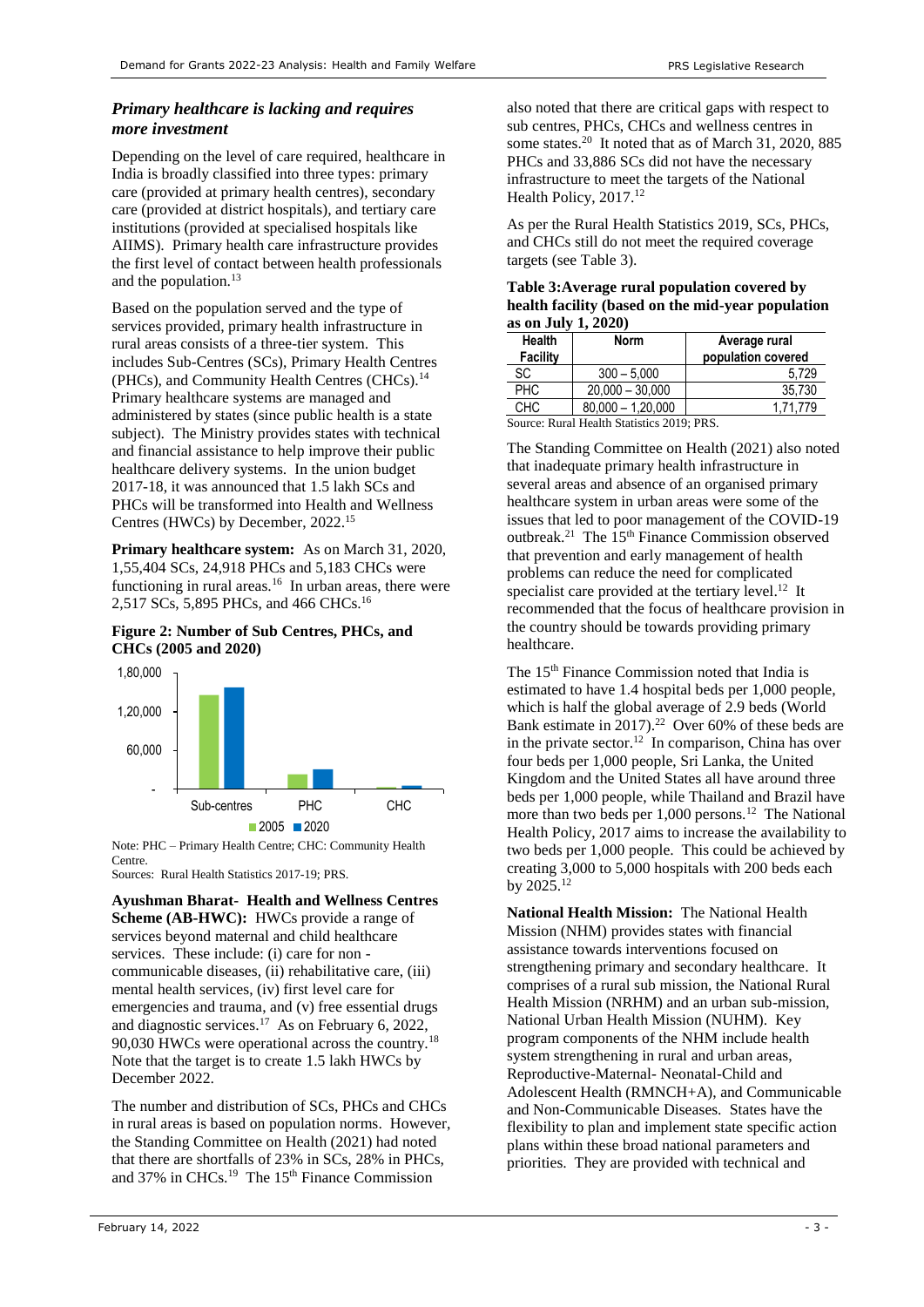financial assistance based on these plans, subject to availability of resources.

In 2022-23, NHM has been allocated Rs 37,000 crore. Of this, Rs 22,317 crore has been allocated towards the Flexible Pool for RCH and Health System Strengthening, National Health programme and NUHM. Rs 6,343 crore has been allocated towards infrastructure maintenance. The allocation for NHM in 2022-23 is 7.4% higher than the revised estimates of 2021-22.

**Pradhan Mantri Ayushman Bharat Health Infrastructure Mission (PM ABHIM):** PM ABHIM was launched in October 2021 (renaming the Prime Minister Atmanirbhar Swasth Bharat Yojana that was announced in Budget 2021). 23 It is a Centrally Sponsored Scheme (with some Central Sector component) spread over five years from 2021-22 to 2025-26. The Mission focuses on developing capacities of health systems and institutions across primary, secondary and tertiary healthcare levels, to prepare health systems in responding effectively to the current and future pandemics.

One of the components seeks to enable early detection of diseases through HWCs. These HWCs will also provide medical consultation, test facilities and medicine free of cost. Further, 35,000 new critical care beds will be added in 600 districts, and referral facilities (transferring patients from one health care facility to other) will be provided in 125 districts.

Under the second component, integrated public health laboratories will be created in 730 districts. Block level public health units will be created in 3,000 blocks. The network for diagnostic facilities will be strengthened by using five regional national centres for disease control, 20 metropolitan units, and 15 biosafety level labs.

The Mission has been allocated Rs 5,846 crore in 2022-23. In 2021-22 (RE), the Mission was allocated Rs 1,040 crore.

#### **Poor investment in primary health care**

Allocation towards NHM and PM ABHIM form just about half of the Ministry's budget. The National Health Policy, 2017 suggests allocating up to twothirds or more of the budget to primary care, followed by secondary and tertiary care. The 15<sup>th</sup> Finance Commission also recommended that by 2022, twothirds of the total health expenditure should be on primary healthcare.

Low investment in public health impacts the ability of the government to invest in primary health infrastructure, in increasing the human resources available, and ensuring that all citizens have access to basic health care. It has also resulted in citizens preferring to use private health facilities over government ones, and spending more from their pocket on basic health care.

<span id="page-3-0"></span>As per the 75<sup>th</sup> NSS survey (July 2017 and June 2018), about 33% ailments in rural areas and 26% in urban areas were treated in government hospitals.<sup>24</sup> The remaining were treated in private hospitals (21% in rural, 27% in urban), or by private doctors/clinics (41% in rural, 44% in urban), and the rest with informal health care providers and charitable hospitals. [24](#page-3-0) This is despite higher average expense for treatment (without hospitalisation) in private hospitals (Rs 1,062) as compared to government hospitals (Rs  $331$ ).<sup>25</sup> The 15<sup>th</sup> Finance Commission noted that private health care in India is expensive, and also lacks trained and skilled manpower.

The 15th Finance Commission has recommended grants of Rs 70,051 crore, over the period of five years (2021-2026) through local governments, for strengthening the primary healthcare system. These grants will provide for: (i) conversion of rural SCs and PHCs to HWCs, (ii) support for diagnostic infrastructure for primary healthcare activities, and (iii) support for urban HWCs, SCs, PHCs, and public health units at the block level. The Commission also recommended that centrally sponsored schemes (CSS) in health should be flexible enough to allow states to adapt and innovate, and the focus of these schemes should shift from inputs to outcome. It also recommended strengthening local governments in terms of resources, health infrastructure and capacity building which would enable them to play an enhanced role in health care delivery, including in crisis times.

#### *Out-of-pocket spending by individuals is high*

Poor public spending, and poor public health infrastructure has led to individuals spending higher amounts on healthcare services. Out-of-pocket expenditure is the payment made directly by individuals at the point of service where the entire cost of the health service is not covered under any financial protection scheme. The Economic Survey 2020-21 noted that in India out-of-pocket expenditure by households is one of the highest in the world.<sup>[4](#page-1-0)</sup>

<span id="page-3-2"></span><span id="page-3-1"></span>According to the National Health Accounts estimates, in 2017-18, out-of-pocket expenditure on health as a percentage of total health expenditure in the country was 48.8%.<sup>26</sup> This has reduced from 69.4% in 2004- 05. [26](#page-3-1) In several cases, this expenditure is paid out through borrowings. As per the NSS Survey on Health in India (2018), in rural areas, 13.4% of the hospitalisation cases were financed by individuals through borrowings. In urban areas, this share was at 8.5%. 27 Between 3-4% people in both rural and urban areas required support from friends and relatives.<sup>[27](#page-3-2)</sup> In 2017-18, private sector health expenditure was 5.8% of the total health expenditure. Government health expenditure (both centre and states) including capital expenditure was 40.8 % of the total health expenditure.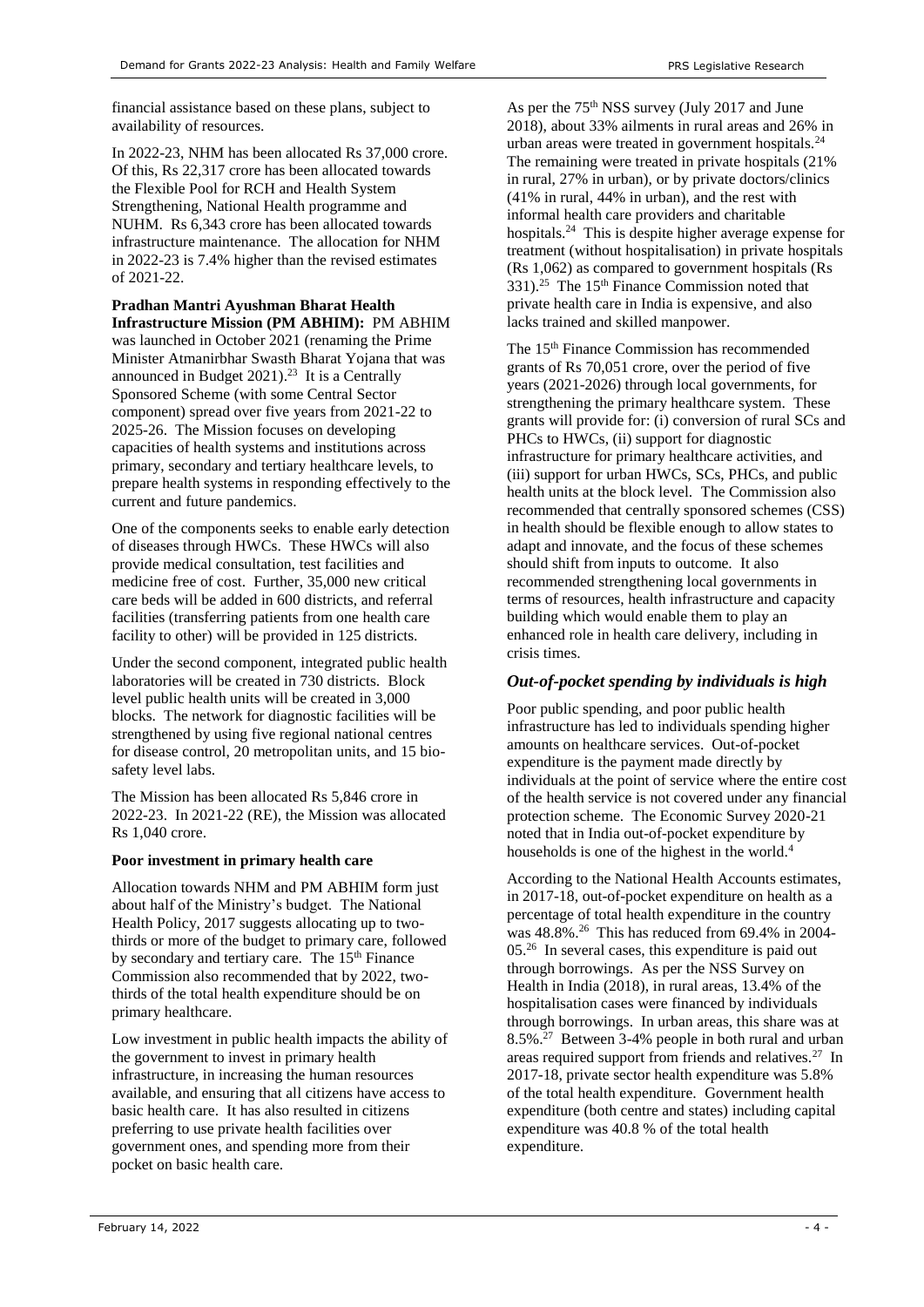The Ministry introduced the Ayushman Bharat - Pradhan Mantri Jan Arogya Yojana (PMJAY) to provide health insurance coverage to poor and vulnerable families, for accessing secondary and tertiary healthcare services through empanelled public and private healthcare facilities. 28 While PMJAY provides coverage for secondary and tertiary levels of healthcare. Of the health expenditure in 2017-18, 47% was towards primary care, 34% towards secondary care, and 14% towards tertiary care (the remaining is towards governance and supervision). $^{26}$  $^{26}$  $^{26}$ 

The 15<sup>th</sup> Finance Commission noted that about 60 million Indians are pushed into poverty each year due to out-of-pocket payments for health. This implies that health insurance or any kind of financial protection measures must cover expenses at all levels of healthcare. The Economic Survey 2020-21 noted that increasing government spending on public health from 1% of the GDP to 2.5-3% of GDP will help in reducing out-of-pocket expenditure from 60% to 30%.[3,](#page-1-3)[4](#page-1-0) It also noted that Indian states that have higher per capita spending on health have lower outof-pocket expenditure, which is also true at global level.

#### **Insurance schemes to help reduce out of pocket spending**

Under PMJAY, insurance cover up to five lakh rupees per family per annum is provided to around 10.74 crore poor and vulnerable families, whose eligibility is determined as per the Socio-Economic Caste Census (2011). [28](#page-4-0) The insured families can access secondary and tertiary healthcare services through empanelled public and private facilities. The scheme subsumed two centrally sponsored schemes, namely, Rashtriya Swasthya Bima Yojana (RSBY) and the Senior Citizen Health Insurance Scheme. The scheme provides coverage for 1,573 procedures, and pre and post-hospitalisation expenses as well.

**Allocation:** In 2022-23, PMJAY has been allocated Rs 6,412 crore, which is double the revised estimates of 2021-22 (Rs 3,199 crore). Experts have noted that this amount may be low considering the expenditure required on PMJAY.

A study by the  $15<sup>th</sup>$  Finance Commission on Ayushman Bharat (2019) estimated the demand and expenditure on PMJAY for the next five years. $20$  It stated that the total costs (centre and states) of PMJAY for 2019 could range from Rs 28,000 crore to Rs 74,000 crore. This estimate considers: (i) the assumption that all targeted beneficiaries will be covered (approximately 50 crore people), (ii) hospitalisation rates over time, and (iii) average expenditure on hospitalisation. These costs could go up to between Rs 66,000 crore and Rs 1,60,089 crore in 2023 (accounting for inflation).

**Implementation:** The Economic Survey 2020-21 noted that PMJAY enhanced health insurance coverage. The proportion of health insured

households increased by 54% in states that implemented PMJAY and decreased by 10% for states which did not implement it[.](#page-1-0)<sup>4</sup>

<span id="page-4-0"></span>However, utilisation of the amount allocated to the scheme has also been poor. While 83% of budget allocation was utilised in 2018-19, the utilisation decreased to 50% in 2019-20, and to 42% in 2020-21. In 2021-22, the allocation towards the scheme has been halved at the revised stage. This could imply gaps in implementation of the scheme.

[Table 4](#page-4-1) shows details regarding the implementation of the Ayushman Bharat programme which includes PMJAY and Health and Wellness Centres.

#### <span id="page-4-1"></span>**Table 4: Status of implementation of PMJAY (April 1, 2021 to November 28, 2021)**

| <b>Indicators</b>                                                                               | <b>All India</b>      |
|-------------------------------------------------------------------------------------------------|-----------------------|
| <b>Total footfalls</b>                                                                          | 82.6 crore*           |
| Ayushman cards issued                                                                           | 17.2 crore            |
| Funds disbursed to states/UTs for<br>implementation                                             | <b>Rs 2.544 crore</b> |
| Total hospital admissions authorised                                                            | 74.7 lakh             |
| Claims paid towards authorised hospital<br>admissions (COVID-19 and Non-<br>COVID-19 treatment) | Rs 2.450 crore*       |
| Claims paid for authorised hospital<br>admissions for COVID-19 treatment                        | Rs 1,056 crore*       |
| <b>Health and Wellness Centres</b>                                                              |                       |
| Note: *As on February 6, 2022.                                                                  |                       |

Sources: Lok Sabha Starred Question No. 95, Ministry of Health and Family Welfare, answered on December 3, 2021; HWC Portal, Ayushman Bharat; PRS.

The Standing Committee on Health and Family Welfare (2020) noted that PMJAY faces various implementation challenges.<sup>29</sup> One of the key issues is identification of beneficiaries. The scheme allows only those persons to avail insurance who have been included in the SECC 2011. This database is more than a decade old and hence may not capture the entire population in need of such insurance. The Standing Committee on Health (2021) had recommended that the Ministry should expand the list of beneficiaries under PMJAY.<sup>[19](#page-2-2)</sup> The Committee (2021) also noted that the utilisation of PMJAY was also adversely impacted due to COVID-19.

<span id="page-4-2"></span>Note that, the Standing Committee on Health (2018) and a study report of the  $15<sup>th</sup>$  Finance Commission (2019) had noted that PMJAY is just an extension of RSBY which provided for coverage of up to Rs  $30,000$  per family per annum.<sup>[20,3](#page-2-1)0</sup> Hence, to ensure proper implementation of the scheme, an analysis of the failures and inadequacies of RSBY should be done. This would look at whether: (i) RSBY covered all potential beneficiaries, (ii) hospitalisation rates increased under the scheme, and (iii) insurance companies were profitable under the scheme. The key challenges identified in the implementation of RSBY include: (i) low rate of enrolment of beneficiaries, (ii) increase in out-of-pocket expenditure, and (iii) issues in empanelment of healthcare service providers.<sup>31</sup>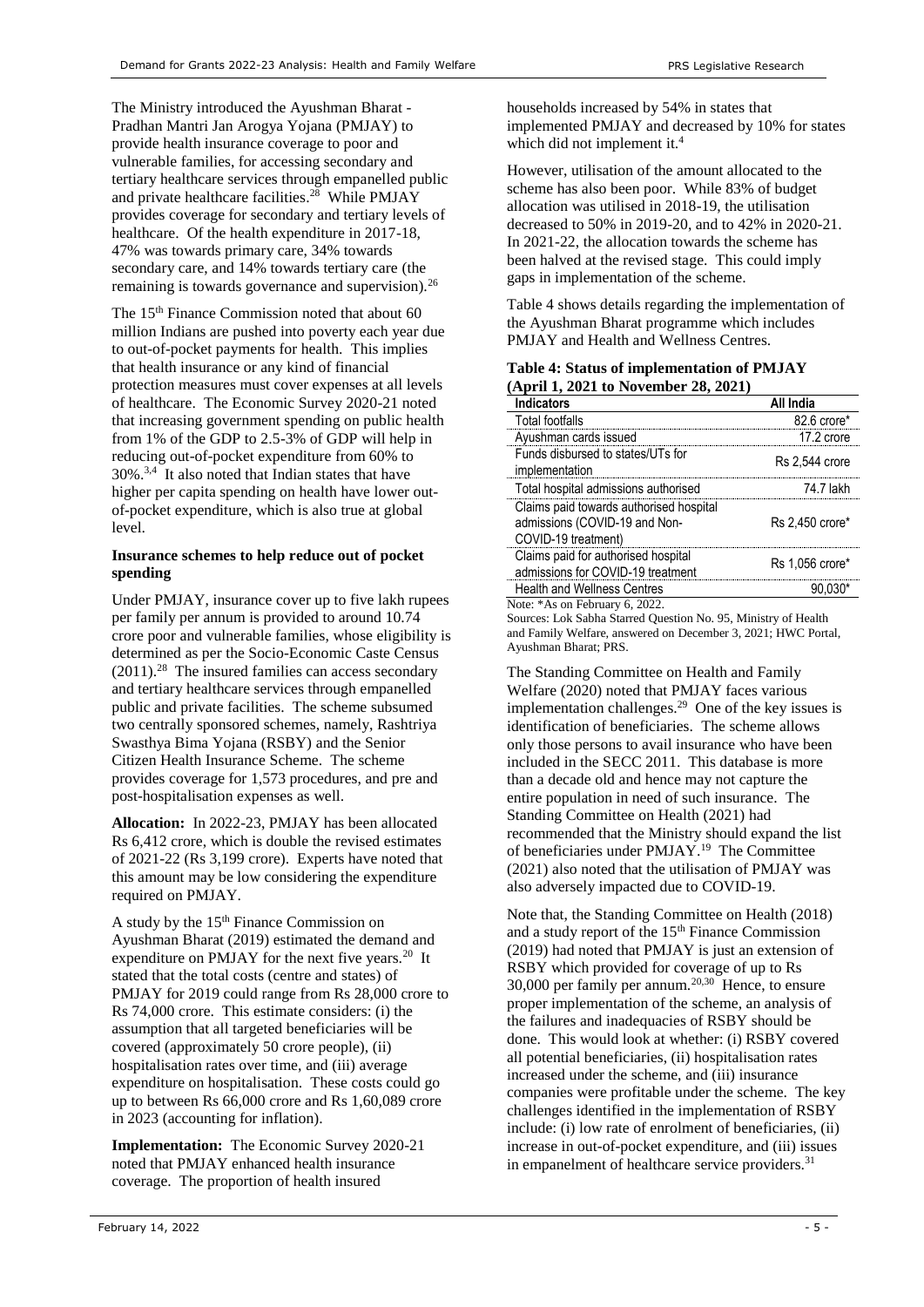#### *Shortfall in human resources*

The Economic Survey 2020-21 observed that the aggregate density of health workers is closer to 23 per 10,000 population, which is the lower threshold recommended by the World Health Organisation (WHO).[4](#page-1-0) This is significantly lower than the adequate density of 44.5 health workers per 10,000 population, recommended by WHO to achieve the Sustainable Development Goals (SDG) targets by 2030. As of 2019, there is one doctor per 1,511 people, which is lower than the WHO standard of one doctor per 1,000 people.[12](#page-1-2) There is one nurse per 670 people, which is lower than the WHO standard of one nurse per 300 people.[12](#page-1-2) In December 2021, in response to a question on shortage of doctors, the Minister had replied that as of November 2021, the doctor-population ratio in the country is 1:834. 32 This is assuming 80% availability of registered allopathic doctors and 5.65 lakh AYUSH doctors.

As on March 31, 2020, there was a 2% shortage (based on the minimum requirement as per the norms) in the sanctioned posts of female health workers/ ANMs, and a 65.5% shortage of male health workers/ ANMs (at SCs and PHCs).<sup>[16](#page-2-0)</sup> With regard to allopathic doctors at PHCs, there was a shortfall of 6.8% of the total requirement for existing infrastructure. [16](#page-2-0) Further, there were vacancies even in these sanctioned posts. Vacancies for female health workers/ ANMs were at 14.1%, for of male health workers/ ANMs at 37% (at SCs and PHCs), and for doctors at PHCs at 24.1%.[16](#page-2-0)

The 15th Finance Commission noted that there is regional and state-wide disparity in the availability of doctors. It recommended that an All India Medical and Health Service must be constituted under the All-India Services Act, 1951.

**Medical and Allied Healthcare education:** In the last three years Parliament has passed various laws which seek to improve the regulation of medical education and profession in India. The National Medical Commission Act, 2019 sets up the NMC and replaces the Medical Council of India (MCI).<sup>33</sup> The NMC will oversee medical education and practice in India. The National Commission for Allied and Healthcare Professions Act, 2021 seeks to regulate and standardise the education and practice of allied and healthcare professionals.<sup>34</sup>

**Pradhan Mantri Swasthya Suraksha Yojana (PMSSY):** PMSSY was introduced in 2003 with the objective of: (i) correcting regional imbalances in the availability of affordable and reliable tertiary healthcare services, and (ii) augmenting facilities for quality medical education in the country.<sup>35</sup> This included establishing institutions like AIIMS and upgrading certain state government hospitals. The scheme covers 20 new AIIMS and 71 state government hospitals.[35](#page-5-0)

In 2018, the Comptroller and Auditor General (CAG) noted that all new AIIMs overshot their completion time by almost five years. $36$  There were similar delays observed in the upgradation of state government hospitals. Further, it was found that the Ministry had estimated the capital cost for setting up six new AIIMS in Phase 1 to be Rs 332 crore per institute. After four years, this cost was revised to Rs 820 crore per institute, on account of shortcomings in planning and assessment of requirements. The Standing Committee on Health and Family Welfare (2017 and 2018) noted that this indicates poor assessment of time and cost which have left the allocated funds unused.[30,3](#page-4-2)7

**Figure 3: Yearly allocation to PMSSY (2010-22) (in Rs crore)**



Notes: Values for 2021-22 and 2022-23 are revised estimate and budget estimate respectively Sources: Union Budget 2010-11 to 2022-23; PRS.

In 2022-23, PMSSY has been allocated Rs 10,000 crore. This is an increase of 35% over the revised estimates of 2021-22 (Rs 7,400 crore). The central government also provides grants to autonomous bodies such as AIIMS, New Delhi, Post Graduate Institute of Medical Education and Research, Chandigarh, and Jawaharlal Institute of Post Graduate Medical Education and Research, Puducherry. In 2022-23, these autonomous bodies have been allocated Rs 10,022 crore, which is an increase of 14% over the revised estimates of 2021-22.

#### *Key health indicators have improved but still far from ensuring overall better health of citizens*

While health financing as a percentage of GDP is a good metric to understand how much is a country investing in its health infrastructure, performance across certain key indicators is a reflection of how healthy the overall population is, and whether health services are accessible to all citizens.

<span id="page-5-0"></span>The results of National Family Health Survey-5 (NFHS-5) (2019-20) indicate several improvements in health indicators as compared to NHFS-4 (2015-16).<sup>38</sup> These include: (i) reduction in infant mortality rate, (ii) improvement in immunisation coverage, (iii) increase in households with improved sanitation facility and clean cooking fuel, and (iv) increase in institutional births.[39](#page-6-0)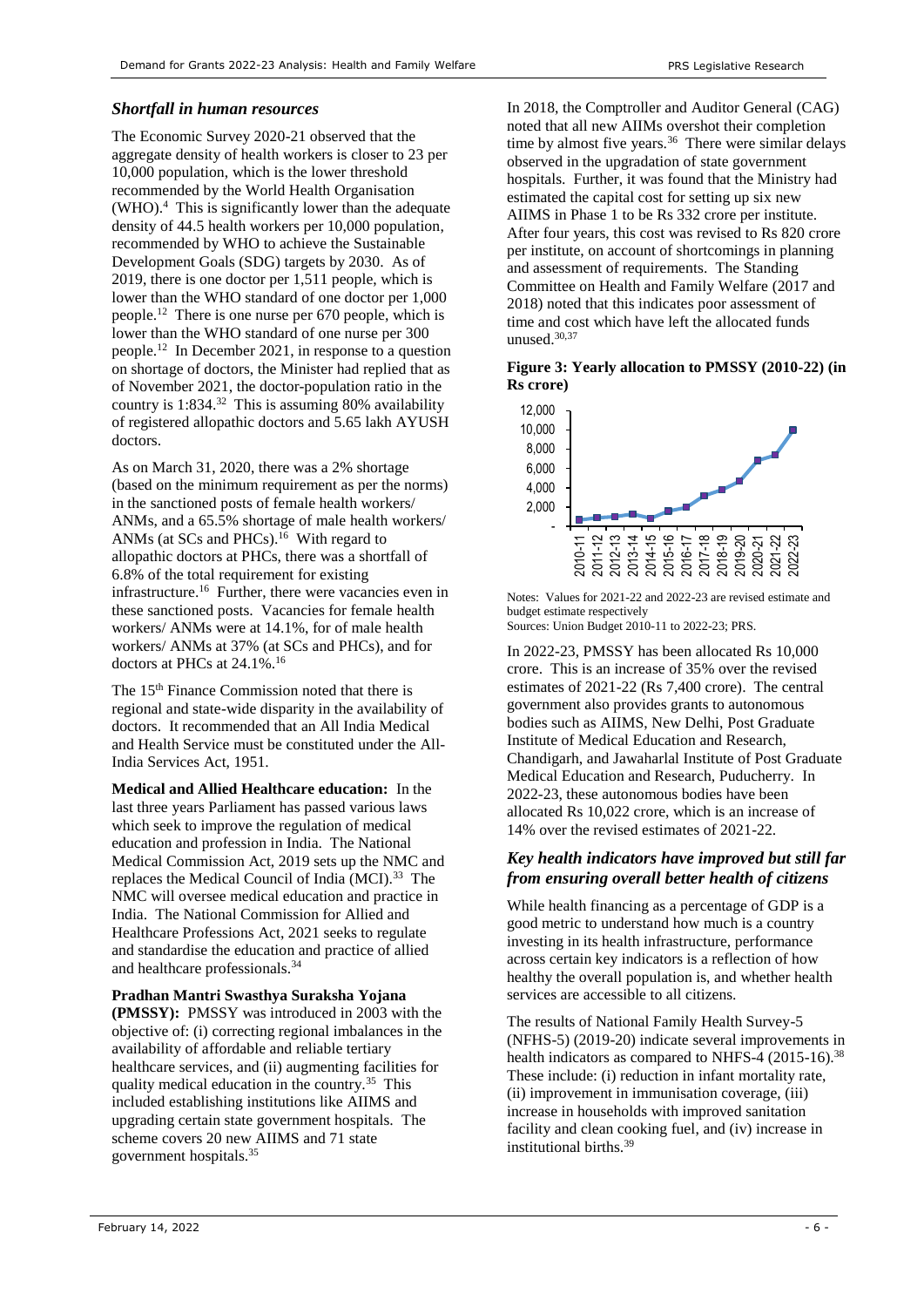[Table 5](#page-6-1) shows the status of some key targets under the NHM framework.

| Indicator                                               | Target (2012-20)                | <b>Latest Status</b>                                                            |
|---------------------------------------------------------|---------------------------------|---------------------------------------------------------------------------------|
| IMR                                                     | 25                              | 35 (2019-21)                                                                    |
| MMR                                                     | 100 per 1,00,000<br>live births | 113 (2016-18)                                                                   |
| TFR                                                     | 21                              | 2.0 (2019-21)                                                                   |
| Annual Malaria<br>incidence                             | < 001                           | 0.02(2019)                                                                      |
| Annual prevalence<br>and mortality from<br>Tuberculosis | Reduce by half                  | Incidence<br>reduced from 300<br>per lakh in 1990<br>to 204 per lakh in<br>2017 |

<span id="page-6-1"></span>

|  |  |  | Table 5: Status of some key targets of NHM |  |  |
|--|--|--|--------------------------------------------|--|--|
|  |  |  |                                            |  |  |

Note: IMR-Infant Mortality Rate; MMR-Maternal Mortality Rate; TFR-Total Fertility Rate.

Sources: Health and Family Welfare Statistics 2019-20; Special Bulletin on maternal Mortality in India 2016-18; National Family Health Survey-5 (2019-21); Unstarred Question No.711, Ministry of Health and Family Welfare, Lok Sabha, July 23, 2021; PRS.

The Economic Survey 2020-21 noted that information asymmetry is one of the key reasons which exposes the healthcare sector to market failures. It noted that patients in India rarely know the value of information they receive in the healthcare sector. For example, in case of certain medical services such as preventive care or mental health, patients may never know about the quality of the services they received. The Survey recommended setting up a sectoral regulator (in private healthcare): (i) for supervision and regulation of the healthcare sector, and (ii) to prevent information asymmetry in the sector. Further, the Survey noted that mitigating information asymmetry in the healthcare sector will help achieve lower insurance premiums and better welfare of people.

#### *Health research is still lagging*

In 2021-22, the Department of Health Research has been allocated Rs 3,201 crore, which is a 4% increase over the revised estimates of 2021-22, and a 2% increase over the actual expenditure in 2020-21.

The Standing Committee on Health and Family Welfare (2020) noted that the allocation to Department of Health Research is low compared to the requirement of funds needed for health research.<sup>39</sup> It recommended that at least 10% of the budget for the Ministry of Health and Family Welfare should be earmarked towards health research. However, in 2021, the Committee recommended that the allocation towards the health research should be 5% of the total expenditure of the Ministry.<sup>40</sup> As per the budget estimates of 2022-23, allocation towards the Department of Health Research is 4% of the total allocation of the Ministry.

<span id="page-6-2"></span>The Standing Committee on Health and Family Welfare (November 2020) noted that the allocation to Department of Health Research was one of the lowest in 2019-20 (Rs 1,861 crore) as compared to the allocation of other departments involved in scientific research. [21](#page-2-3) The Committee reiterated its

recommendations to increase the budgetary outcomes of the Department of Health Research. The Committee noted that shortfall of funds may adversely impact the establishment of new Viral Research and Diagnostic Laboratories; Multi-Disciplinary Research Units in Medical Colleges, and Model Rural Health Research Units in states.

Further, the Committee noted that there is inadequate investment on public health research, as India invests only 0.65% of GDP on overall research and development activities in the country across various sectors.<sup>[21](#page-2-3)</sup> It recommended that the Ministry of Health and Family Welfare should at least increase its spending on health research to the world average of 1.72% of GDP within two years.

<span id="page-6-3"></span>The Standing Committee on Health and Family Welfare (2017, 2018, 2021) had noted the persistent recurring mismatch between the projected demand for funds and actual allocation to the Department of Health Research.<sup>[40,4](#page-6-2)1,42</sup> The Committee (2018) also noted that the Department had reported shortfall of funds for implementation of projects and on the other hand, there was underutilisation of funds released.

This mismatch between demand and allocation has led to impact in terms of restrictions in the sanctioning of new labs, providing recurring grants to the ongoing projects, and upgradation of health research infrastructure.[41](#page-6-3) This also led to repercussions in the medical research output. For example, in 2019, only 799 research papers have been published by the ICMR and 25 patents have been filed. $40$ 

Under PM ABHIM, a national institution for One Health, four new National Institutes for Virology, a Regional Research Platform for WHO South East Asia Region, nine Biosafety Level III laboratories, five new Regional National Centre for Disease Control will be set up. $43$  Further, Integrated Public Health Labs will be set up in all districts.

#### *Digital health ecosystem*

<span id="page-6-0"></span>The National Health Policy, 2017 had proposed setting up a National Digital Health Authority (NDHA) to regulate, develop and deploy digital health across the healthcare systems. The Policy suggested using digital tools extensively to improve the efficiency and outcomes of the healthcare system. It proposed an integrated health information system which serves the needs of all stake-holders and improves efficiency, transparency, and citizen experience.

**Ayushman Bharat Digital Mission:** The Mission was launched in September 2021.<sup>44</sup> It seeks to create a system of personal health records and ensure national portability in provision of health services. Under the Mission, every citizen will be provided with a digital health identity. Health records of citizens will be stored digitally to avoid the loss of any health records. Citizens will have an option to give their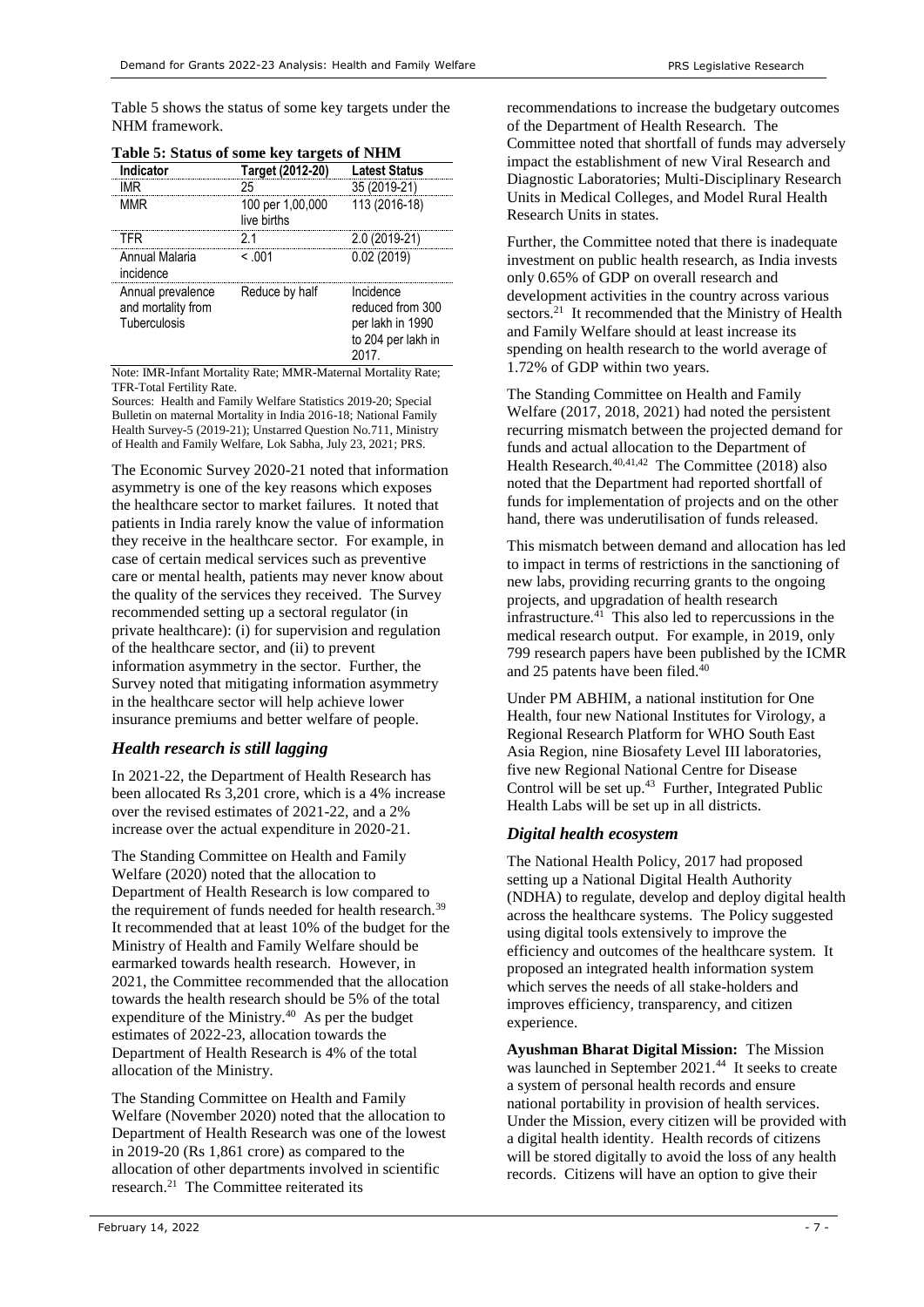consent for sharing their health records with medical practitioners.

In July 2021, the National Health Authority (NHA) had published a consultation paper to invite comments on the design and functionality of the Unified Health Interface (UHI).<sup>45</sup> UHI is proposed to be a foundational layer of the National Digital Health Mission (NDHM) and is envisioned to expand interoperability of health services in India through open protocols. UHI aims at streamlining the digital health service experience by technology pathways that enable such services.

The National Digital Health Mission has been allocated Rs 200 crore in 2022-23. As per the revised estimates of 2021-22, the Mission had been allocated Rs 75 crore.

### *COVID-19: Financing the additional expenditure and vaccination*

#### **Developing infrastructure to manage COVID-19**

In April 2020, the central government announced an investment of Rs 15,000 crore as COVID-19 Emergency Response and Health System Preparedness Package.<sup>46</sup> The funds will be utilised over next four years for strengthening health system in the country. This includes: (i) setting up of diagnostic laboratories, (ii) strengthening existing health facilities (such as hospitals), and (iii) welfare of health workers (such as insurance for health workers).

As on February 3, 2022, 3,249 operational laboratories (1,411 government, and 1,838 private) were reporting to ICMR.<sup>47</sup> This is significantly higher than that in March  $2020(79).<sup>48</sup>$  ICMR has setup 12 mentor institutes to expedite the approval process for labs applying for COVID-19 testing. $49$  The central government has also established an Indian SARS-CoV-2 Genomic Surveillance Consortium (INSACOG) for genomic sequencing and tracking the evolution of variant strains of SARS-CoV-2.<sup>50</sup> As of December 21, 2021, INSACOG has 38 Genome Sequencing Laboratories across the country.<sup>[50](#page-7-0)</sup>

The Standing Committee on Home Affairs (2020) noted that there is huge disparity in the infrastructure and services in public and private hospitals.<sup>51</sup> This includes disproportionate availability of ICU beds in both public and private hospitals. It further noted that during the pandemic the largest share of burden was on government hospitals as private hospitals are either inaccessible or unaffordable for everyone. The Committee recommended that more funds should be allocated to public hospitals to strengthen the public health infrastructure. This will help the public hospitals to prepare appropriately for such pandemics in future.

The Standing Committee on Health and Family Welfare (2020) on the outbreak of pandemic COVID-19 and its management noted that there is shortage of healthcare providers in state run hospitals.<sup>[21](#page-2-3)</sup> Further,

it noted that many hospitals and medical colleges across India are functioning below the sanctioned strength of faculty and speciality Departments are non-functional due to lack of required faculty. The Committee recommended the central and state governments to fill up the vacancies at the earliest.

#### **Table 6: Allocation for COVID-19 related expenditure**

| <b>Major Heads</b>                                                                                   | 2020-21<br><b>Actuals</b> | 2021-22<br>RE | 2022-23<br>ВE |  |
|------------------------------------------------------------------------------------------------------|---------------------------|---------------|---------------|--|
| COVID-19 Emergency<br>Response and Health<br><b>System Preparedness</b><br>Package                   | 13,079                    | 1,691         |               |  |
| COVID-19 Emergency<br>Response and Health<br><b>System Preparedness</b><br>Package (Phase-II)        |                           | 14,567        |               |  |
| PM Garib Kalyan Package<br>- Insurance Scheme for<br><b>Health Care Workers</b><br>fighting COVID-19 |                           | 814           | 226           |  |
| COVID-19 vaccination for<br>healthcare workers and<br>frontline workers                              | 137                       |               |               |  |
| Support for COVID<br>Vaccination *<br>Note: * Allocation under Demand No. 42 (Transfer to states) of |                           | 39,000        | 5,000         |  |

Ministry of Finance.

Sources: Demand Numbers 42, 46, 47, Expenditure Budget 2022-  $23 \cdot PRS$ 

#### **COVID-19 Vaccination**

<span id="page-7-1"></span><span id="page-7-0"></span>Currently three vaccines are being administered in India –  $(i)$  Covishield, developed by the Serum Institute of India, (ii) Covaxin, developed by Bharat Biotech and (iii) Sputnik V, developed by Dr Reddy's Laboratories and Sputnik LLC. Covaxin was given emergency use authorisation (EUA) for children aged between 12-18 years in December 2021 and is being administered in the age group of 15-18 years since January 3, 2022.<sup>52,53,54,55</sup> Further, priority groups who have already received two doses of vaccines will be given another precautionary dose from January 10, 2022. EUA refers to: (i) approving the use of unapproved medical products, or (ii) unapproved uses of approved medical products during public health emergencies (such as the COVID-19 pandemic).<sup>[52](#page-7-1)</sup> As of February 5, 2022, about 95 crore people had received the first dose of a vaccine, of which 73 crore people had been fully vaccinated.<sup>56</sup> 1.47 crore people have received a precautionary dose.

<span id="page-7-2"></span>The Drug Controller General of India (DCGI) has approved more vaccines for restricted emergency use in India. These include: (i) Moderna COVID-19 vaccine, (ii) Janssen (developed by Johnson and Johnson), (iii) ZyCov-D (developed by Zydus Cadila), (iv) Corbovax (developed by Biological E) and (v) Covovax developed by Serum Institute of India and ICMR).57,58,59,60 All these vaccines may be administered to all persons of 18 years of age and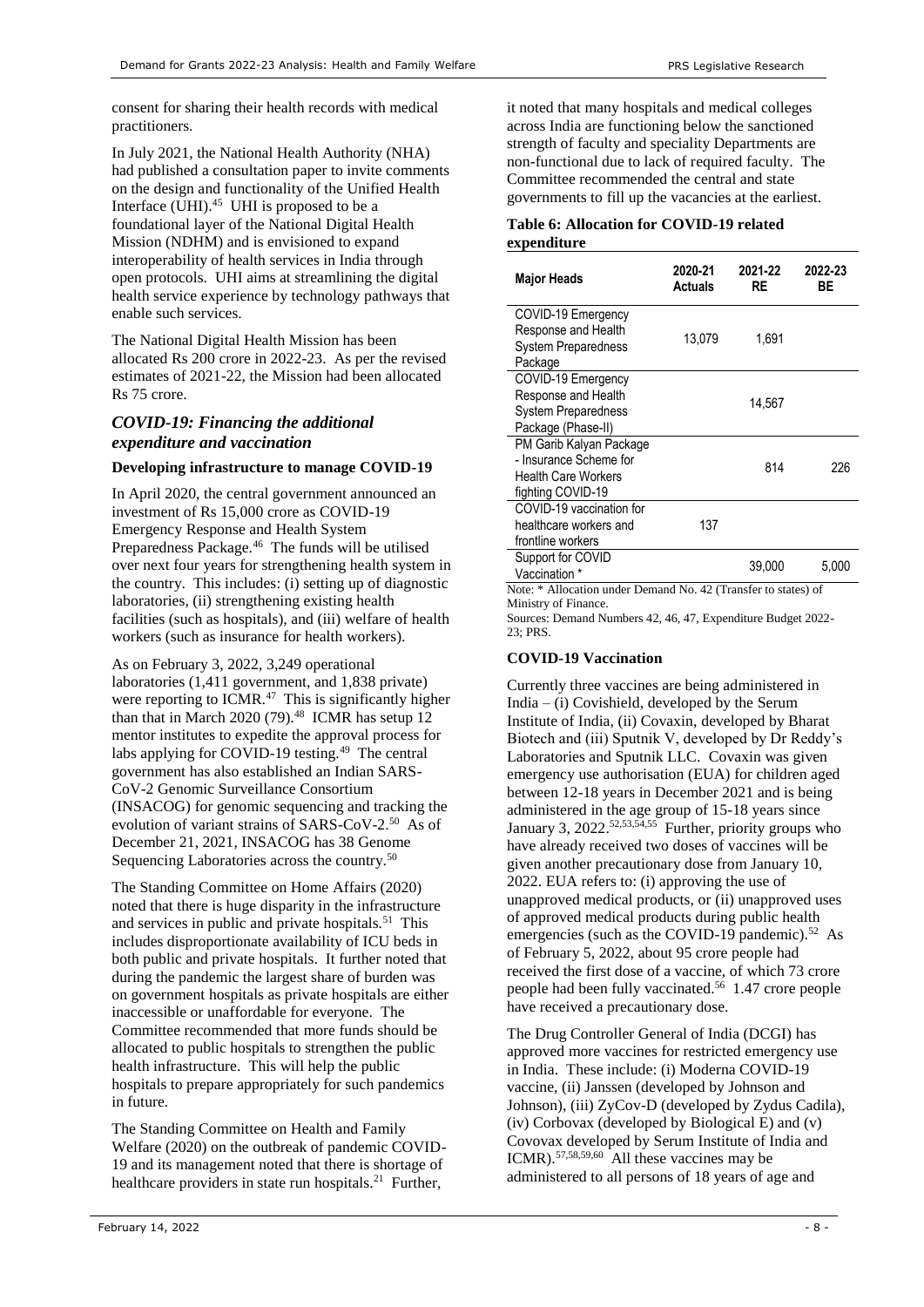above. ZyCov-D may be administered to all persons of 12 years of age and above.<sup>[59](#page-7-2)</sup> In December 2021, DCGI granted emergency use authorisation to an antiviral drug, Molnupiravir.

| Table 7: Phases of vaccination drive (as on January 2022) <sup>61</sup> |  |
|-------------------------------------------------------------------------|--|
|-------------------------------------------------------------------------|--|

| Date          | Group                                             |
|---------------|---------------------------------------------------|
| January 16,   | Priority group including healthcare and frontline |
| 2021          | workers                                           |
| March 1,      | (i) People over the age of 60, and (ii) people    |
| 2021          | older than 45 with co-morbidities*                |
| April 1, 2021 | People over the age of 45                         |
| May 1, 2021   | People over the age of 18                         |
| January 3.    | Children aged 15 to 18 years; precautionary       |
| 2022          | dose for priority groups                          |

Note: \*Co-morbidities include heart failures, respiratory ailments, and lymphoma

Sources: Ministry of Health and Family Welfare; PRS.

<span id="page-8-0"></span>**Administration of vaccines:** The central government constituted the National Expert Group on the COVID-19 vaccine (NEGVAC) in August 2020 to advise on strategies to develop and distribute COVID-19 vaccine in India.<sup>62</sup> The group is responsible for advising the government on matters such as: (i) prioritisation of population groups for vaccination, (ii) selection of vaccine candidates, (iii) inventory management and delivery, (iv) vaccine manufacturing, and (v) cold chain storage and associated infrastructure.<sup>[62](#page-8-0)</sup>

For efficient and transparent administration of vaccine, the government: (i) prepared a database of healthcare and frontline workers, (ii) augmented cold chains, and (iii) procured syringes and needles.<sup>63</sup> Further, the central government, in collaboration with state and district level authorities, developed a digital platform, COVID-19 Vaccine Information Network Co-WIN for vaccine administration and distribution.<sup>[63](#page-8-1)</sup>

**Production, procurement and pricing of vaccines:** 

In January 2021, the government began procuring vaccines from manufacturers of Covishield and Covaxin (Serum Institute of India and Bharat Biotech). 64 The central government procured 50% of total vaccines to vaccinate: (i) healthcare and frontline workers, and (ii) people over the age of 45 free of cost.<sup>65</sup>. The government allocated vaccines to states from its share, based on certain criteria (such as number of cases and wastage of vaccine). The remaining 50% of doses could be procured by state governments and the open market (25% each). In May 2021, the Ministry of Health and Family Welfare announced that 51 crore vaccine doses will be procured between May-July 2021.<sup>66</sup>

<span id="page-8-2"></span>A new policy was operationalised on June 21, 2021, under which centralised procurement of vaccines was established.<sup>67</sup> Under the revised policy, 75% of procurement is conducted by the central government, and the remaining 25% is open for the private sector (with a cap on pricing). 68 Prices for procurement by the government are periodically negotiated with

manufacturers. The central government provides vaccines to states free of cost. Private hospitals can charge up to Rs 150 over the price of a vaccine. $67$ Note that in the United States and United Kingdom all vaccines are administered free of  $cost.^{69,70}$ 

In 2021-22, the Ministry of Finance had estimated expenditure of Rs 35,000 crore towards COVID-19 vaccination. As per the revised estimates of 2021-22, this amount is estimated to increase to Rs 39,000 crore. In 2022-23, the Ministry has allocated Rs 5,000 crore towards COVID-19 vaccination. The Standing Committee on Chemicals and Fertilisers (March 2021) noted that 276 crore doses of vaccine would be required to vaccinate all adults in India.<sup>71</sup> It estimated that this would cost approximately Rs 68,310 crore.

As on December 9, 2021, the central government had incurred an expenditure of Rs 19,675 crore for procurement of COVID-19 vaccines to supply them free of cost to states/UTs.<sup>72</sup>

The Standing Committee on Health and Family Welfare (2020) noted that India lacks cold-chain storage infrastructure required for such a large vaccination programme. It recommended the Ministry of Health and Family Welfare to upgrade its coldchain storage system to facilitate easy distribution of vaccine across the country.<sup>73</sup> It further recommended the central government to ensure development of cold storage infrastructure across the country to ensure efficient administration of vaccines.

#### **Table 8: Pricing of vaccines for government procurement and private administration**

<span id="page-8-1"></span>

| <b>Name</b>                                  |                                           | <b>Covishield</b> | Covaxin | Sputnik |
|----------------------------------------------|-------------------------------------------|-------------------|---------|---------|
| Price/dose for<br>government<br>procurement* |                                           | 200               | 250***  | 995     |
| <b>Price for</b><br>private<br>hospitals     | Price/dose<br>declared by<br>manufacturer | 600               | 1,200   | 948     |
|                                              | <b>GST and</b><br>service<br>charge**     | 180               | 210     | 197     |
|                                              | <b>Maximum</b><br>price of the<br>vaccine | 780               | 1,410   | 1,415   |

Note: \*Prices established for government procurement have changed over the months, according to several news reports.<sup>74,75</sup> The price/ dose here is based on guidelines from January 2021.  $**$  This includes a levy of 5% GST and a service charge of up to Rs 150 that private hospitals may charge for administering vaccines. \*\*\* Note that Bharat Biotech, the manufacturer of Covaxin provided 16.5 lakh doses free of cost to the central government in January 2021.

Sources: Letter No. 2079203/2021/Immunisation, Ministry of Health and Family Welfare, June 8, 2021; Press Information Bureau; PRS.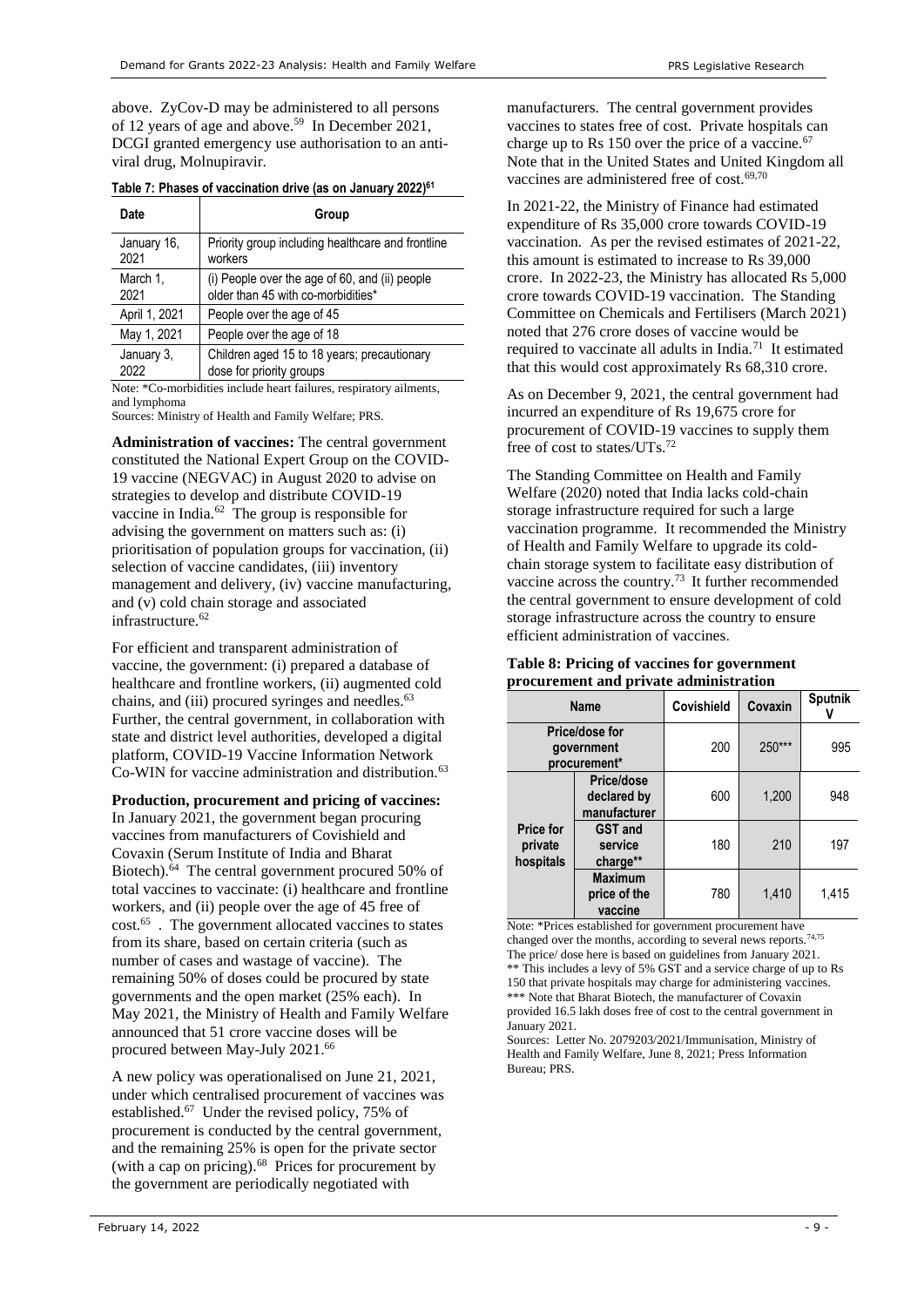# **Annexure**

# **Table 9: Allocations to the Ministry of Health and Family Welfare for 2022-23 (in Rs crore)**

| <b>Major Heads</b>                                                                                                       | 2020-21<br><b>Actuals</b> | 2021-22<br>ВE | 2021-22 RE | 2022-23 BE | % Change between<br>2021-22 RE and 2022-<br>23 BE |
|--------------------------------------------------------------------------------------------------------------------------|---------------------------|---------------|------------|------------|---------------------------------------------------|
| Department of Health and Family Welfare                                                                                  | 77,569                    | 71,269        | 82,921     | 83,000     | 0.1%                                              |
| <b>Department of Health Research</b>                                                                                     | 3,125                     | 2,663         | 3,080      | 3,201      | 3.9%                                              |
| Pradhan Mantri Swasthya Suraksha Yojana<br>(PMSSY)                                                                       | 6,840                     | 7,000         | 7,400      | 10,000     | 35.1%                                             |
| National AIDS and STD Control Programme                                                                                  | 2,815                     | 2,900         | 2.350      | 2.623      | 11.6%                                             |
| <b>Family Welfare Schemes</b>                                                                                            | 462                       | 387           | 306        | 484        | 58.2%                                             |
| <b>National Health Mission</b>                                                                                           | 37,080                    | 36,577        | 34,447     | 37,000     | 7.4%                                              |
| National Rural Health Mission                                                                                            | 30,329                    | 30,100        | 27,850     |            |                                                   |
| National Urban Health Mission                                                                                            | 950                       | 1,000         | 500        |            |                                                   |
| Flexible Pool for RCH and Health System<br>Strengthening, National Health programme and<br>National Urban Health Mission |                           |               |            | 22,317     |                                                   |
| Infrastructure Maintenance                                                                                               |                           |               |            | 6,343      |                                                   |
| Strengthening national Programme Management of<br>the NRHM                                                               |                           |               |            | 200        |                                                   |
| <b>Tertiary Care Programs</b>                                                                                            | 301                       | 501           | 431        | 501        | 16.1%                                             |
| Strengthening of State Drug Regulatory System                                                                            | 115                       | 175           | 65         | 100        | 53.8%                                             |
| Human Resources for Health and Medical Education                                                                         | 5,386                     | 4,800         | 5,600      | 7,500      | 33.9%                                             |
| Autonomous Bodies (includes AIIMS, ICMR)                                                                                 | 9,177                     | 10,924        | 10,916     | 12,220     | 11.9%                                             |
| Ayushman Bharat - Pradhan Mantri Jan Arogya<br>Yojana (PMJAY)                                                            | 3,200                     | 6,400         | 3,100      | 6,400      | 41%                                               |
| Pradhan Mantri Ayushman Bharat Health<br>Infrastructure Mission (PMABHIM)                                                |                           |               | 1,040      | 5,846      | 462.1%                                            |
| Medical Treatment of CGHS Pensioners (PORB)                                                                              | 2,794                     | 2,300         | 2,750      | 2,645      | $-3.8%$                                           |
| Statutory and Regulatory bodies                                                                                          | 226                       | 316           | 314        | 335        | 6.9%                                              |
| Infrastructure Development for Health Research                                                                           | 148                       |               | 177        | 0          | 9%                                                |
| Rashtriya Swasthya Bima Yojana (RSBY)                                                                                    | $\Omega$                  | $\mathbf{1}$  | 1          | 45         | 4400%                                             |
| Others                                                                                                                   | 6,011                     | 7,127         | 6,654      | 8,377      | 26%                                               |
| COVID-19 Emergency Response and Health<br>System Preparedness Package                                                    | 11,804                    |               | 1,165      |            |                                                   |
| India COVID-19 Emergency Response and Health<br>System Preparedness Package (Phase-II)                                   |                           |               | 14,567     |            |                                                   |
| PM Garib Kalyan Package - Insurance Scheme for<br>Health Care Workers fighting COVID-19                                  |                           |               | 814        | 226        | $-72.2%$                                          |
| COVID-19 vaccination for healthcare workers and<br>frontline workers                                                     | 137                       |               |            |            |                                                   |
| Total                                                                                                                    | 80,694                    | 73,932        | 86,001     | 86,201     | 0.2%                                              |

Sources: Demand Numbers 46 and 47, Demand for Grants, Ministry of Health and Family Welfare, Union Budget, 2022-23; PRS.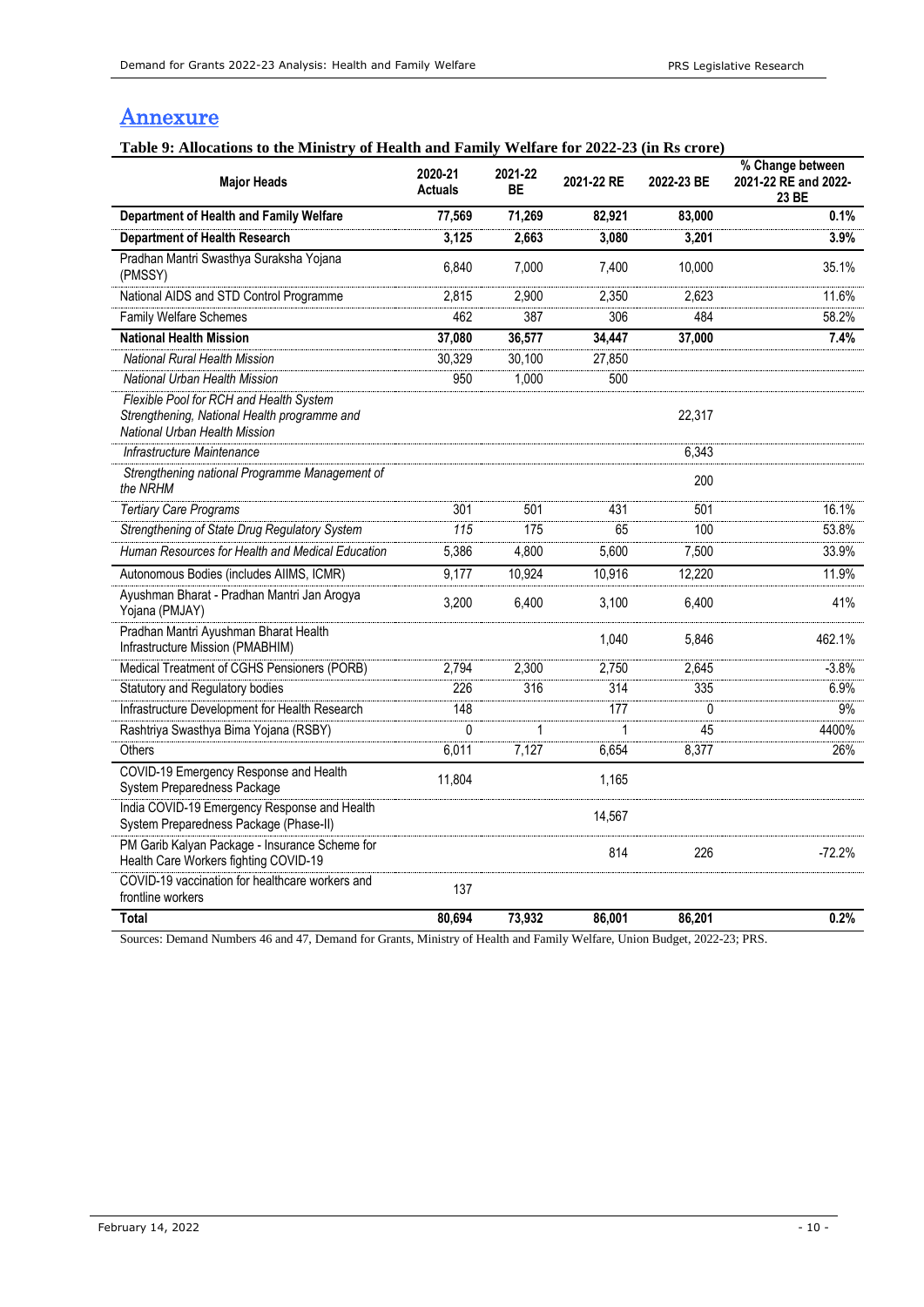# **State-wise numbers on the health sector**

#### **Table 10: Comparison of key health indicators across states**

|                              | <b>Population</b><br>(Million)<br>2011 | Crude<br><b>Birth Rate</b><br>2017                           | <b>Total</b><br><b>Fertility</b><br>Rate,<br>2019-21                 | Under 5<br>mortality<br>rate,<br>2010-15                        | <b>Infant</b><br><b>Mortality</b><br>Rate (per<br><b>1000 live</b><br><b>Births) 2020</b> | Underweight<br>children (%)<br>2015-16                          | Life<br><b>Expectancy</b><br>at Birth<br>(Years)<br>2014-18                   | <b>Maternal</b><br><b>Mortality</b><br>Ratio<br>2016-18               |
|------------------------------|----------------------------------------|--------------------------------------------------------------|----------------------------------------------------------------------|-----------------------------------------------------------------|-------------------------------------------------------------------------------------------|-----------------------------------------------------------------|-------------------------------------------------------------------------------|-----------------------------------------------------------------------|
| <b>State</b>                 |                                        | Number of<br>live births<br>per 1,000<br>in a<br>population. | Number<br>of<br>children<br>born to a<br>woman in<br>her<br>lifetime | Death<br>between<br>$0-5$<br>years,<br>per 1,000<br>live births | Number of<br>infants who<br>die before<br>reaching one,<br>per 1.000 live<br>births       | % Children<br>below 5<br>years of age<br>who are<br>underweight | How long a<br>new-born<br>can expect<br>to live, on<br>existing<br>death rate | Number<br>of<br>maternal<br>deaths,<br>per<br>1,00,000<br>live births |
| Andhra Pradesh               | 49                                     | 16                                                           | 1.7                                                                  | 41                                                              | 30.3                                                                                      | 32%                                                             | 70                                                                            | 65                                                                    |
| Assam                        | 31                                     | 21                                                           | 1.9                                                                  | 57                                                              | 31.9                                                                                      | 30%                                                             | 67                                                                            | 215                                                                   |
| Bihar                        | 104                                    | 26                                                           | 3.0                                                                  | 58                                                              | 46.8                                                                                      | 44%                                                             | 69                                                                            | 149                                                                   |
| Chhattisgarh                 | 26                                     | 23                                                           | 1.8                                                                  | 64                                                              | 44.3                                                                                      | 38%                                                             | 65                                                                            | 159                                                                   |
| Gujarat                      | 60                                     | 20                                                           | 1.9                                                                  | 44                                                              | 31.2                                                                                      | 39%                                                             | 70                                                                            | 75                                                                    |
| Haryana                      | 25                                     | 21                                                           | 1.9                                                                  | 41                                                              | 33.3                                                                                      | 29%                                                             | 70                                                                            | 91                                                                    |
| Jharkhand                    | 33                                     | 23                                                           | 2.3                                                                  | 54                                                              | 37.9                                                                                      | 48%                                                             | 69                                                                            | 71                                                                    |
| Karnataka                    | 61                                     | 17                                                           | 1.7                                                                  | 32                                                              | 25.4                                                                                      | 35%                                                             | 69                                                                            | 92                                                                    |
| Kerala                       | $\overline{33}$                        | 14                                                           | 1.8                                                                  | 7                                                               | 4.4                                                                                       | 16%                                                             | 75                                                                            | 43                                                                    |
| Madhya Pradesh               | $\overline{73}$                        | $\overline{25}$                                              | 2.0                                                                  | 65                                                              | 41.3                                                                                      | 43%                                                             | 67                                                                            | 173                                                                   |
| Maharashtra                  | 112                                    | 16                                                           | 1.7                                                                  | 29                                                              | 23.2                                                                                      | 36%                                                             | 73                                                                            | 46                                                                    |
| Odisha                       | 42                                     | 18                                                           | 1.8                                                                  | 48                                                              | 36.3                                                                                      | 34%                                                             | 69                                                                            | 150                                                                   |
| Punjab                       | 28                                     | 15                                                           | 1.6                                                                  | 33                                                              | 20                                                                                        | 22%                                                             | 73                                                                            | 129                                                                   |
| Rajasthan                    | 69                                     | 24                                                           | 2.0                                                                  | 51                                                              | 30.3                                                                                      | 37%                                                             | 69                                                                            | 164                                                                   |
| <b>Tamil Nadu</b>            | 72                                     | 15                                                           | 1.8                                                                  | 27                                                              | 18.6                                                                                      | 19%                                                             | 72                                                                            | 60                                                                    |
| Telangana                    | 35                                     | 17                                                           | 1.8                                                                  | 32                                                              | 26.4                                                                                      | 29%                                                             | 70                                                                            | 63                                                                    |
| Uttar Pradesh                | 200                                    | 26                                                           | 2.4                                                                  | 78                                                              | 50.4                                                                                      | 40%                                                             | 65                                                                            | 197                                                                   |
| West Bengal                  | 91                                     | 15                                                           | 1.6                                                                  | $\overline{32}$                                                 | 22                                                                                        | 32%                                                             | 72                                                                            | 98                                                                    |
| Arunachal Pradesh            | 1                                      | 18                                                           | 1.8                                                                  | 33                                                              | 12.9                                                                                      | 19%                                                             |                                                                               |                                                                       |
| Delhi                        | 17                                     | 15                                                           | 1.6                                                                  | 42                                                              | 24.5                                                                                      | 27%                                                             | 74                                                                            |                                                                       |
| Goa                          | 1                                      | $\overline{13}$                                              | 1.3                                                                  | $\overline{13}$                                                 | 5.6                                                                                       | 24%                                                             |                                                                               |                                                                       |
| Himachal Pradesh             | $\overline{7}$                         | 16                                                           | 1.7                                                                  | 38                                                              | 25.6                                                                                      | 21%                                                             | 73                                                                            |                                                                       |
| Jammu & Kashmir              | 13                                     | 15                                                           | 1.4                                                                  | 38                                                              | 16.3                                                                                      | 17%                                                             | 74                                                                            |                                                                       |
| Manipur                      | 3                                      | 15                                                           | 2.2                                                                  | 26                                                              | 25                                                                                        | 14%                                                             |                                                                               |                                                                       |
| Meghalaya                    | 3                                      | 23                                                           | 2.9                                                                  | 40                                                              | 32.3                                                                                      | 29%                                                             |                                                                               |                                                                       |
| Mizoram                      | 1                                      | 15                                                           | 1.9                                                                  | 46                                                              | 21.3                                                                                      | 12%                                                             |                                                                               |                                                                       |
| Nagaland                     | $\overline{2}$                         | 14                                                           | 1.7                                                                  | 37                                                              | 23.4                                                                                      | 17%                                                             |                                                                               |                                                                       |
| Sikkim                       | 1                                      | 16                                                           | 1.1                                                                  | 32                                                              | 11.2                                                                                      | 14%                                                             |                                                                               |                                                                       |
| Tripura                      | 4                                      | 13                                                           | 1.7                                                                  | 33                                                              | 37.6                                                                                      | 24%                                                             |                                                                               |                                                                       |
| Uttarakhand                  | 10                                     | 17                                                           | 1.9                                                                  | 47                                                              | 39.1                                                                                      | 27%                                                             | 71                                                                            | 99                                                                    |
| Andaman & Nicobar<br>Islands | 0                                      | 11                                                           | 1.3                                                                  | 13                                                              | 20.6                                                                                      | 22%                                                             |                                                                               |                                                                       |
| Chandigarh                   | 1                                      | 14                                                           | 1.4                                                                  | 38                                                              | <b>NA</b>                                                                                 | 25%                                                             |                                                                               |                                                                       |
| Dadra & Nagar Haveli         | 0                                      | 24                                                           | 1.8                                                                  | 42                                                              | 31.8                                                                                      | 39%                                                             |                                                                               |                                                                       |
| Daman & Diu                  | 0                                      | 20                                                           | 1.8                                                                  | $\overline{34}$                                                 | 31.8                                                                                      | 27%                                                             |                                                                               |                                                                       |
| Lakshadweep                  | 0                                      | 15                                                           | 1.4                                                                  | 30                                                              | 0                                                                                         | 23%                                                             |                                                                               |                                                                       |
| Puducherry                   | 1                                      | 13                                                           | 1.5                                                                  | 16                                                              | 2.9                                                                                       | 22%                                                             |                                                                               |                                                                       |
| All India                    | 1,211                                  | 20                                                           | 2.0                                                                  | 50                                                              | 35.2                                                                                      | 36%                                                             | 69                                                                            | 113                                                                   |

Sources: Census Data 2011; Sample Registration System 2019; Health and Family Welfare Statistics 2017; Special Bulletin on maternal Mortality in India 2016-18; National Family Health Survey-5 (2019-21); PRS.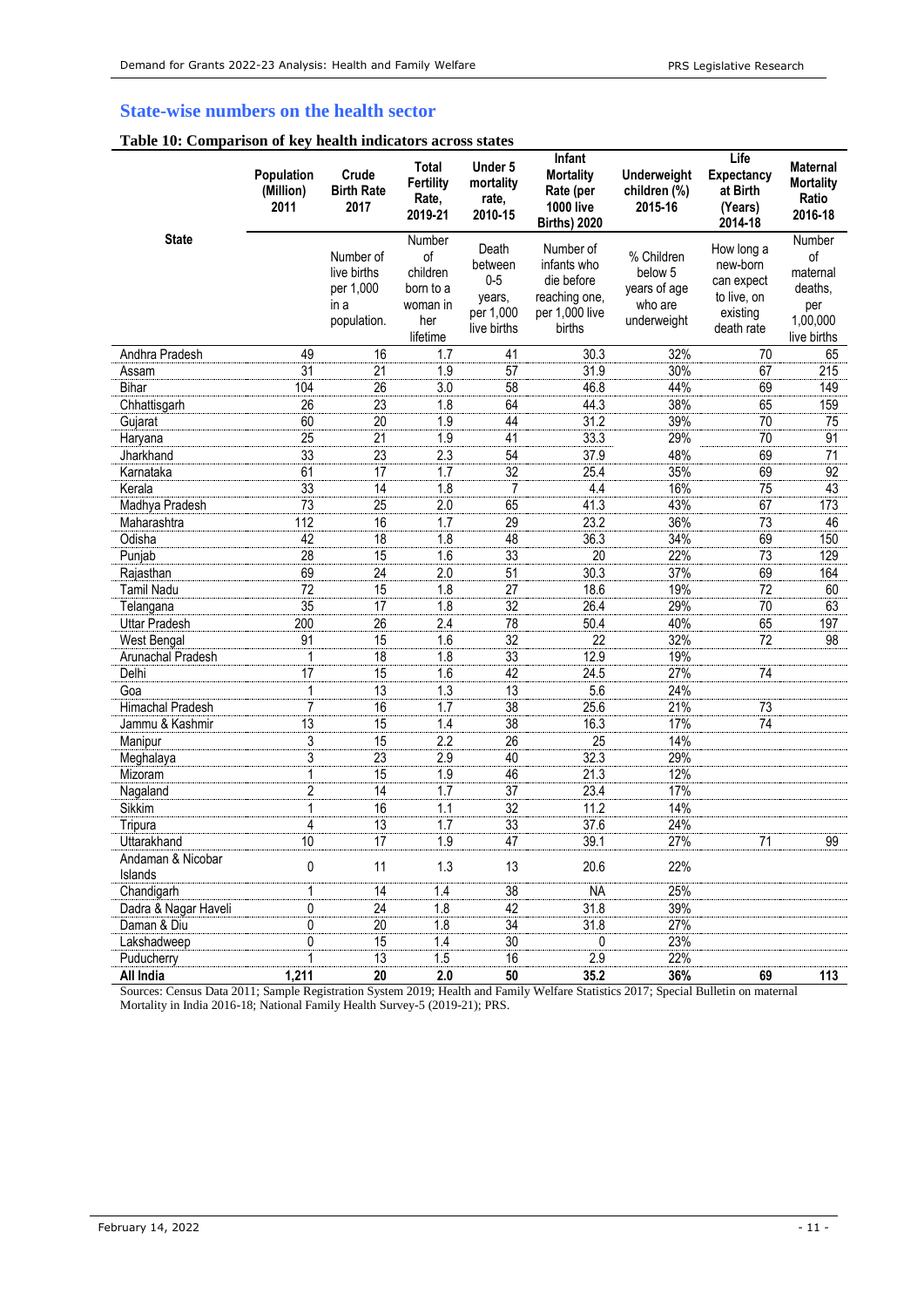Demand for Grants 2022-23 Analysis: Health and Family Welfare PRS Legislative Research

<sup>1</sup> National Health Policy, 2017, Ministry of Health and Family Welfare, https://www.nhp.gov.in/nhpfiles/national\_health\_policy\_2017.pdf.

<sup>4</sup> Chapter 5, "Healthcare takes centre stage, finally!", Economic Survey 2020-21 Volume I, Ministry of Finance,

<sup>5</sup> National Health Profile 2020, Ministry of Health and Family Welfare.

<sup>7</sup> Economic Survey, 2016-17, Ministry of Finance, [http://indiabudget.nic.in/es2016-17/echapter.pdf.](http://indiabudget.nic.in/es2016-17/echapter.pdf)

<sup>9</sup> Union Budget Speech 2018-19[, https://www.indiabudget.gov.in/budget2018-2019/ub2018-19/bs/bs.pdf;](https://www.indiabudget.gov.in/budget2018-2019/ub2018-19/bs/bs.pdf) Finance Act, 2018, [https://egazette.nic.in/writereaddata/2018/184302.pdf.](https://egazette.nic.in/writereaddata/2018/184302.pdf) 

<sup>10</sup> Receipt Budget 2022-23, Ministry of Finance, February 2022[, https://www.indiabudget.gov.in/doc/rec/allrec.pdf.](https://www.indiabudget.gov.in/doc/rec/allrec.pdf) 

<sup>12</sup> 15<sup>th</sup> Finance Commission[, http://finance.cg.gov.in/15%20Finance%20Commission/Report/XVFC-Complete\\_Report-E.pdf.](http://finance.cg.gov.in/15%20Finance%20Commission/Report/XVFC-Complete_Report-E.pdf)

<sup>13</sup> Chapter VIII: Public Health Care System, Planning Commission of India,

[http://planningcommission.nic.in/aboutus/committee/strgrp/stgp\\_fmlywel/sgfw\\_ch8.pdf.](http://planningcommission.nic.in/aboutus/committee/strgrp/stgp_fmlywel/sgfw_ch8.pdf)

<sup>14</sup> Rural Health Statistics 2018[, https://nrhm-](https://nrhm-mis.nic.in/Pages/RHS2018.aspx?RootFolder=%2FRURAL%20HEALTH%20STATISTICS%2F%28A%29%20RHS%20-%202018&FolderCTID=0x01200057278FD1EC909F429B03E86C7A7C3F31&View=%7B09DDD7F4-80D0-42E3-8969-2307C0D97DDB%7D)

1

[mis.nic.in/Pages/RHS2018.aspx?RootFolder=%2FRURAL%20HEALTH%20STATISTICS%2F%28A%29%20RHS%20-](https://nrhm-mis.nic.in/Pages/RHS2018.aspx?RootFolder=%2FRURAL%20HEALTH%20STATISTICS%2F%28A%29%20RHS%20-%202018&FolderCTID=0x01200057278FD1EC909F429B03E86C7A7C3F31&View=%7B09DDD7F4-80D0-42E3-8969-2307C0D97DDB%7D)

[%202018&FolderCTID=0x01200057278FD1EC909F429B03E86C7A7C3F31&View=%7B09DDD7F4-80D0-42E3-8969-](https://nrhm-mis.nic.in/Pages/RHS2018.aspx?RootFolder=%2FRURAL%20HEALTH%20STATISTICS%2F%28A%29%20RHS%20-%202018&FolderCTID=0x01200057278FD1EC909F429B03E86C7A7C3F31&View=%7B09DDD7F4-80D0-42E3-8969-2307C0D97DDB%7D) [2307C0D97DDB%7D.](https://nrhm-mis.nic.in/Pages/RHS2018.aspx?RootFolder=%2FRURAL%20HEALTH%20STATISTICS%2F%28A%29%20RHS%20-%202018&FolderCTID=0x01200057278FD1EC909F429B03E86C7A7C3F31&View=%7B09DDD7F4-80D0-42E3-8969-2307C0D97DDB%7D) 

<sup>15</sup> Budget Speech, Union Budget 2017-18, https://www.indiabudget.gov.in/budget2017-2018/ub2017-18/bs/bs.pdf.

<sup>16</sup> Rural Health Statistics 2019-20, Ministry of Health and Family Welfare,

[https://hmis.nhp.gov.in/downloadfile?filepath=publications/Rural-Health-Statistics/RHS%202019-20.pdf.](https://hmis.nhp.gov.in/downloadfile?filepath=publications/Rural-Health-Statistics/RHS%202019-20.pdf) 

<sup>17</sup> About HWC, Ayushman Bharat - Health and Wellness Centres, Ministry of Health and Family Welfare, https://ab-hwc.nhp.gov.in/#about.

<sup>18</sup> Consolidate Report for the Week as on Date - 05-02-2022, Ayushman Bharat - Health and Wellness Centre, last accessed on February 2, 2022[, https://ab-hwc.nhp.gov.in/home/Consolidated\\_Weekly\\_Report?state=0.](https://ab-hwc.nhp.gov.in/home/Consolidated_Weekly_Report?state=0)

<sup>19</sup> "Report no. 126: Demands for Grants 2021-22 (Demand No. 44) of the Department of Health and Family Welfare", Standing Committee on Health and Family Welfare, March 8, 2021,

https://rajyasabha.nic.in/rsnew/Committee\_site/Committee\_File/ReportFile/14/142/126\_2021\_7\_15.pdf.

<sup>20</sup> 'Ayushman Bharat: Costs and Finances of the Prime Minister Jan Arogya Yojana', Institute of Economic Growth, Study Report for the 15th Finance Commission,

[https://fincomindia.nic.in/writereaddata/html\\_en\\_files/fincom15/StudyReports/Ayushman%20Bharat%20Costs%20and%20Finances.pdf.](https://fincomindia.nic.in/writereaddata/html_en_files/fincom15/StudyReports/Ayushman%20Bharat%20Costs%20and%20Finances.pdf)

<sup>21</sup> Report No. 123: The Outbreak of Pandemic Covid-19 and its Management, Department-Related Parliamentary Standing Committee on Health and Family Welfare, Rajya Sabha, November 21, 2020,

[https://rajyasabha.nic.in/rsnew/Committee\\_site/Committee\\_File/ReportFile/14/142/123\\_2020\\_11\\_15.pdf.](https://rajyasabha.nic.in/rsnew/Committee_site/Committee_File/ReportFile/14/142/123_2020_11_15.pdf) 

<sup>22</sup> Hospital beds (per 1,000 people), Work Bank Database, last accessed on February 4, 2021, [https://data.worldbank.org/indicator/SH.MED.BEDS.ZS.](https://data.worldbank.org/indicator/SH.MED.BEDS.ZS)

<sup>23 "</sup>PM Ayushman Bharat Health Infrastructure Mission", Press Information Bureau, Ministry of Health and Family Welfare, October 26, 2021.

 $24$  Executive Summary on Report-Health in India, NSS 75<sup>th</sup> round, Ministry of Statistics and Programme Implementation,

[https://mospi.gov.in/documents/213904/416362//Summary%20Analysis\\_Report\\_586\\_Health1600785338349.pdf/21af34ac-6c38-b39f-a82b-](https://mospi.gov.in/documents/213904/416362/Summary%20Analysis_Report_586_Health1600785338349.pdf/21af34ac-6c38-b39f-a82b-0152eb2ff1a8)0152eb2ff1a8.

<sup>25</sup> Health and Family Welfare Statistics 2019-20, Ministry of Health and Family Welfare,

[https://main.mohfw.gov.in/sites/default/files/HealthandFamilyWelfarestatisticsinIndia201920.pdf.](https://main.mohfw.gov.in/sites/default/files/HealthandFamilyWelfarestatisticsinIndia201920.pdf) 

<sup>26</sup> National Health Accounts Estimates for India 2017-18, Ministry of Health and Family Welfare,

[https://nhsrcindia.org/sites/default/files/2021-11/National%20Health%20Accounts-%202017-18.pdf.](https://nhsrcindia.org/sites/default/files/2021-11/National%20Health%20Accounts-%202017-18.pdf) 

<sup>27</sup> National Health Profile 2020, Ministry of Health and Family Welfare, [https://www.cbhidghs.nic.in/showfile.php?lid=1155.](https://www.cbhidghs.nic.in/showfile.php?lid=1155)

28 "Ayushman Bharat –Pradhan Mantri Jan AarogyaYojana (AB-PMJAY) to be launched by Prime Minister Shri Narendra Modi in Ranchi, Jharkahnd on September 23, 2018", Press Information Bureau, Ministry of Health and Family Welfare, September 22, 2018, [https://pib.gov.in/Pressreleaseshare.aspx?PRID=1546948.](https://pib.gov.in/Pressreleaseshare.aspx?PRID=1546948)

<sup>29</sup> Report no. 118: Demands for Grants 2020-21 (Demand No. 42) of the Department of Health and Family Welfare", Standing Committee on Health and Family Welfare, March 3, 2020,

https://rajyasabha.nic.in/rsnew/Committee\_site/Committee\_File/ReportFile/14/121/118\_2021\_12\_14.pdf.

30 "Report no. 106: Demands for Grants 2018-19 (Demand No. 42) of the Department of Health and Family Welfare", Standing Committee on Health and Family Welfare, March 8, 2018,

[https://rajyasabha.nic.in/rsnew/Committee\\_site/Committee\\_File/ReportFile/14/100/106\\_2019\\_7\\_10.pdf.](https://rajyasabha.nic.in/rsnew/Committee_site/Committee_File/ReportFile/14/100/106_2019_7_10.pdf)

<sup>31</sup> Report No. 112, Standing Committee on Health and Family Welfare, December 28, 2018,

[https://rajyasabha.nic.in/rsnew/Committee\\_site/Committee\\_File/ReportFile/14/113/112\\_2019\\_7\\_16.pdf.](https://rajyasabha.nic.in/rsnew/Committee_site/Committee_File/ReportFile/14/113/112_2019_7_16.pdf) 

<sup>32</sup> Unstarred Question No. 2299, Lok Sabha Questions, Ministry of Health and Family Welfare, December 10, 2021, [http://loksabhaph.nic.in/Questions/QResult15.aspx?qref=30726&lsno=17.](http://loksabhaph.nic.in/Questions/QResult15.aspx?qref=30726&lsno=17)

<sup>33</sup> The National Medical Commission Act, 2019, https://egazette.nic.in/WriteReadData/2019/210357.pdf.

<sup>34</sup> The National Commission for Allied and Healthcare Professions Act, 2021[, https://egazette.nic.in/WriteReadData/2021/226213.pdf.](https://egazette.nic.in/WriteReadData/2021/226213.pdf)

<sup>&</sup>lt;sup>2</sup> Demand No. 46, Department of Health and Family Welfare, Ministry of Health and Family Welfare, Union Budget 2022-23, [https://www.indiabudget.gov.in/doc/eb/sbe46.pdf;](https://www.indiabudget.gov.in/doc/eb/sbe46.pdf) Demand No. 47, Department of Health Research, Ministry of Health and Family Welfare, Union Budget 2022-23, [https://www.indiabudget.gov.in/doc/eb/sbe47.pdf.](https://www.indiabudget.gov.in/doc/eb/sbe47.pdf) 

<sup>&</sup>lt;sup>3</sup> Chapter 10, Social Infrastructure, Employment and Human Development, Economic Survey 2020-21, Volume II, Ministry of Finance, [https://www.indiabudget.gov.in/budget2021-22/economicsurvey/doc/vol2chapter/echap10\\_vol2.pdf.](https://www.indiabudget.gov.in/budget2021-22/economicsurvey/doc/vol2chapter/echap10_vol2.pdf) 

[https://www.indiabudget.gov.in/budget2021-22/economicsurvey/doc/vol1chapter/echap05\\_vol1.pdf.](https://www.indiabudget.gov.in/budget2021-22/economicsurvey/doc/vol1chapter/echap05_vol1.pdf) 

<sup>6</sup> Economic Survey, 2015-16, Ministry of Finance, [http://indiabudget.nic.in/budget2016-2017/es2014-15/echapter-vol1.pdf.](http://indiabudget.nic.in/budget2016-2017/es2014-15/echapter-vol1.pdf)

<sup>&</sup>lt;sup>8</sup> Economic Survey, 2019-20, Ministry of Finance, [https://www.indiabudget.gov.in/economicsurvey/doc/vol2chapter/echap10\\_vol2.pdf.](https://www.indiabudget.gov.in/economicsurvey/doc/vol2chapter/echap10_vol2.pdf)

<sup>&</sup>lt;sup>11</sup> Union Budget Speech 2020-21, [https://www.indiabudget.gov.in/budget2020-21/doc/Budget\\_Speech.pdf;](https://www.indiabudget.gov.in/budget2020-21/doc/Budget_Speech.pdf) Finance Act 2020, [https://egazette.nic.in/WriteReadData/2020/218938.pdf.](https://egazette.nic.in/WriteReadData/2020/218938.pdf)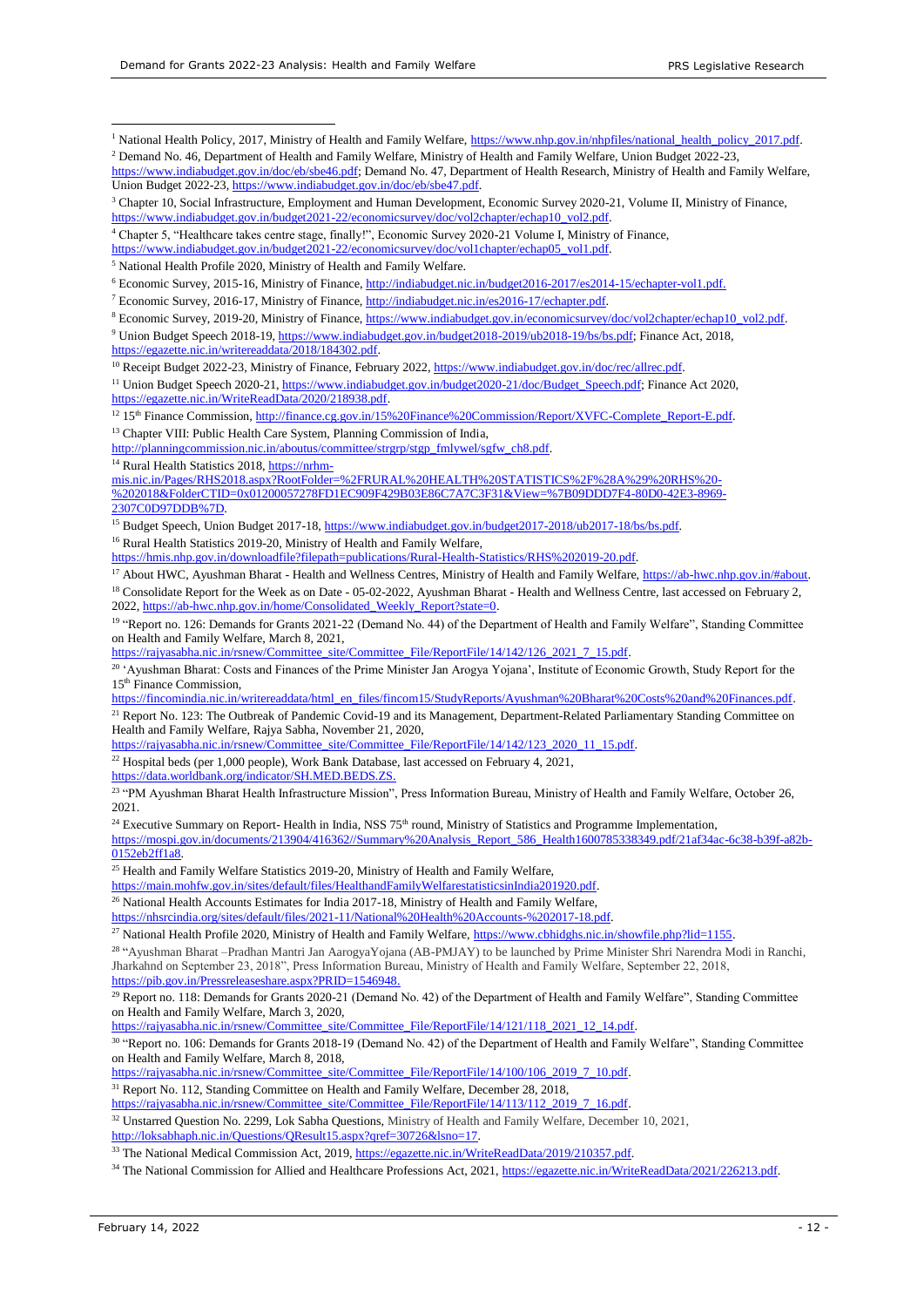1

<sup>35</sup> About Scheme, Pradhan Mantri Swasthya Suraksha Yojana, Ministry of Health and Family Welfare, [http://pmssy](http://pmssy-mohfw.nic.in/index1.php?lang=1&level=1&sublinkid=81&lid=127)[mohfw.nic.in/index1.php?lang=1&level=1&sublinkid=81&lid=127.](http://pmssy-mohfw.nic.in/index1.php?lang=1&level=1&sublinkid=81&lid=127) 

<sup>36</sup> Report No. 10, Performance Audit on Pradhan Mantri Swasthya Suraksha Yojana, August 7, 2018, [https://cag.gov.in/content/report](https://cag.gov.in/content/report-no10-2018-performance-audit-pradhan-mantri-swasthya-suraksha-yojana-ministry-health)[no10-2018-performance-audit-pradhan-mantri-swasthya-suraksha-yojana-ministry-health.](https://cag.gov.in/content/report-no10-2018-performance-audit-pradhan-mantri-swasthya-suraksha-yojana-ministry-health)

37 "Report no. 99: Demands for Grants 2017-18 (Demand No. 42) of the Department of Health and Family Welfare", Standing Committee on Health and Family Welfare, March 20, 2017,

<http://164.100.47.5/newcommittee/reports/EnglishCommittees/Committee%20on%20Health%20and%20Family%20Welfare/99.pdf>

<sup>38</sup> National Family Health Survey-5, Press Information Bureau, Ministry of Health and Family Welfare, December 15, 2020, [http://rchiips.org/nfhs/factsheet\\_NFHS-5.shtml.](http://rchiips.org/nfhs/factsheet_NFHS-5.shtml)

<sup>39</sup> Report No. 119 – Demand for Grants of the Department of Health Research, Standing Committee on Health and Family Welfare, March 3, 2020, https://rajyasabha.nic.in/rsnew/Committee\_site/Committee\_File/ReportFile/14/121/119\_2020\_3\_15.pd

<sup>40</sup> Report No. 127 – Demand for Grants of the Department of Health Research, Standing Committee on Health and Family Welfare, March 8, 2021, https://rajyasabha.nic.in/rsnew/Committee\_site/Committee\_File/ReportFile/14/142/127\_2021\_7\_11.pdf.

<sup>41</sup> "Report no. 100: Demands for Grants 2017-18 (Demand No.43) of the Department of Health Research", Standing Committee on Health and Family Welfare, March 20, 2017,

[http://164.100.47.5/newcommittee/reports/EnglishCommittees/Committee%20on%20Health%20and%20Family%20Welfare/100.pdf.](http://164.100.47.5/newcommittee/reports/EnglishCommittees/Committee%20on%20Health%20and%20Family%20Welfare/100.pdf)

<sup>42</sup> Report No. 107, Demand for Grants 2018-19 (Demand No. 43) of the Department of Health Research, Standing Committee on Health and Family Welfare, March 2018[, https://rajyasabha.nic.in/rsnew/Committee\\_site/Committee\\_File/ReportFile/14/100/107\\_2018\\_6\\_16.pdf,](https://rajyasabha.nic.in/rsnew/Committee_site/Committee_File/ReportFile/14/100/107_2018_6_16.pdf)

43 "Pradhan Mantri Ayushman Bharat Health Infrastructure Mission", Press Information Bureau, Ministry of Health and Family Welfare, November 30, 2021.

44 "Prime Minister of India launches countrywide Ayushman Bharat Digital Mission", Press Information Bureau, Ministry of Health and Family Welfare, September 27, 2021.

45 Consultation Paper on Unified Health Interface, Ministry of Health and Family Welfare, July 23, 2021.

<sup>46</sup> "Government Reforms and Enablers, Major announcements and policy reforms under Aatma Nirbhar Bharat Abhiyan", MyGov, May 17, 2020[, https://blog.mygov.in/wp-content/uploads/2020/05/Aatma-Nirbhar-Bharat-Presentation-Part-5.pdf.](https://blog.mygov.in/wp-content/uploads/2020/05/Aatma-Nirbhar-Bharat-Presentation-Part-5.pdf)

<sup>47</sup> Total Operational (initiated independent testing) Laboratories reporting to ICMR, February 3, 2022, Indian Council of Medical Research, Ministry of Health and Family Welfare[, https://www.icmr.gov.in/pdf/covid/labs/archive/COVID\\_Testing\\_Labs\\_03022022.pdf.](https://www.icmr.gov.in/pdf/covid/labs/archive/COVID_Testing_Labs_03022022.pdf) 

<sup>48</sup> ICMR website, Accessed on November 17, 2021, [https://www.icmr.gov.in/index.html.](https://www.icmr.gov.in/index.html)

49 Unstarred Question No. 2659, Rajya Sabha Questions, December 21, 2021[, https://pqars.nic.in/annex/255/AU2659.pdf.](https://pqars.nic.in/annex/255/AU2659.pdf)

<sup>50</sup> Unstarred Question No. 2661, Rajya Sabha Questions, December 21, 2021[, https://pqars.nic.in/annex/255/AU2661.pdf.](https://pqars.nic.in/annex/255/AU2661.pdf)

<sup>51</sup> "Report No. 229: Management of COVID-19 Pandemic and Related Issues", Standing Committee on Home Affairs, Rajya Sabha, December 21, 2020, https://rajyasabha.nic.in/rsnew/Committee\_site/Committee\_File/ReportFile/15/143/229\_2020\_12\_18.pdf.

<sup>52</sup> "Press Statement by the Drugs Controller General of India (DCGI) on Restricted Emergency approval of COVID-19 virus vaccine", Press Information Bureau, Ministry of Health and Family Welfare, January 3, 2021.

<sup>53</sup> "The National Regulator grants Permission for Restricted Use in Emergency Situations to Sputnik-V vaccine", Press Information Bureau, Ministry of Health and Family Welfare, April 13, 2021.

<sup>54</sup> Twitter, Ministry of Health and Family Welfare, March 24, 2021, last accessed on March 31, 2021,

[https://twitter.com/MoHFW\\_INDIA/status/1374639742499708930.](https://twitter.com/MoHFW_INDIA/status/1374639742499708930) 

<sup>55</sup> "Status of COVID-19 Vaccines within WHO EUL/PQ evaluation process", World Health Organisation, last accessed December 1, 2021, [https://extranet.who.int/pqweb/sites/default/files/documents/Status\\_COVID\\_VAX\\_11Nov2021.pdf.](https://extranet.who.int/pqweb/sites/default/files/documents/Status_COVID_VAX_11Nov2021.pdf) 

<sup>56</sup> "Cumulative Coverage Report of COVID-19 Vaccination", Ministry of Health and Family Welfare, February 6, 2022, [https://www.mohfw.gov.in/pdf/CummulativeCovidVaccinationReport05February2022.pdf.](https://www.mohfw.gov.in/pdf/CummulativeCovidVaccinationReport05February2022.pdf) 

<sup>57</sup> Twitter handle of Press Information Bureau, June 29, 2021[, https://twitter.com/PIB\\_India/status/1409843877482098688.](https://twitter.com/PIB_India/status/1409843877482098688)

<sup>58</sup> Twitter handle of the Minister of Health and Family Welfare, Government of India, August 7, 2021,

[https://twitter.com/mansukhmandviya/status/1423915409791 610886?ref\\_src=twsrc%5Etfw%7Ctwcamp%5Etweetembed](https://twitter.com/mansukhmandviya/status/1423915409791%20610886?ref_src=twsrc%5Etfw%7Ctwcamp%5Etweetembed%20%7Ctwterm%5E1423915409791610886%7Ctwgr%5E%7Ct)  [%7Ctwterm%5E1423915409791610886%7Ctwgr%5E%7Ct.](https://twitter.com/mansukhmandviya/status/1423915409791%20610886?ref_src=twsrc%5Etfw%7Ctwcamp%5Etweetembed%20%7Ctwterm%5E1423915409791610886%7Ctwgr%5E%7Ct)

<sup>59</sup> DBT-BIRAC supported ZyCoV-D developed by Zydus Cadila Receives Emergency Use Authorization", Press Information Bureau, Ministry of Science and Technology, August 20, 2021.

<sup>60</sup> Twitter handle of the Minister of Health and Family Welfare, Government of India, December 28, 2021, [https://twitter.com/mansukhmandviya/status/1475699946544570372.](https://twitter.com/mansukhmandviya/status/1475699946544570372)

61 "Cumulative Coverage Report of COVID-19 Vaccination", Ministry of Health and Family Welfare, July 24, 2021,

[https://www.mohfw.gov.in/pdf/CummulativeCovidVaccinationReport23july2021.pdf.](https://www.mohfw.gov.in/pdf/CummulativeCovidVaccinationReport23july2021.pdf)

<sup>62</sup> National Expert Group on Vaccine Administration for COVID-19 deliberates on strategy to ensure COVID-19 vaccines' availability and its delivery mechanism, Ministry of Health and Family Welfare, Press Information Bureau, August 12, 2021.

<sup>63</sup> COVID-19 Vaccines: Operational Guidelines, Ministry of Health and Family Welfare, December 28, 2020,

[https://main.mohfw.gov.in/sites/default/files/COVID19VaccineOG111Chapter16.pdf.](https://main.mohfw.gov.in/sites/default/files/COVID19VaccineOG111Chapter16.pdf)

<sup>64</sup> "54,72,000 doses of vaccine received till 4 PM today, SII to provide 1.1 lakh vaccines at Rs 200/dose, BBIL to provide 55 lakh vaccines at Rs 206/dose: Health Secretary", Press Information Bureau, Ministry of Health and Family Welfare, January 12, 2021.

<sup>65</sup> "Covid Vaccination Beneficiaries", Ministry of Health and Family Welfare, Press Information Bureau, March 19, 2021.

<sup>66</sup> "Vaccine availability to witness exponential rise in the coming months: Dr. Harsh Vardhan", Press Information Bureau, Ministry of Health and Family Welfare, May 21, 2021.

<sup>67</sup> "Government of India to provide free vaccine to all Indian citizens above 18 years of age", Press Information Bureau, Ministry of Health and Family Welfare, June 7, 2021.

<sup>68</sup> Letter No. 2079203/2021/Immunisation, Ministry of Health and Family Welfare, June 8, 2021,

[https://nhm.assam.gov.in/sites/default/files/swf\\_utility\\_folder/departments/nhm\\_lipl\\_in\\_oid\\_6/portlet/level\\_2/ensure\\_compliance\\_of\\_maxi](https://nhm.assam.gov.in/sites/default/files/swf_utility_folder/departments/nhm_lipl_in_oid_6/portlet/level_2/ensure_compliance_of_maximum_price_per_doses_for_covid-19_vaccaine.pdf) mum\_price\_per\_doses\_for\_covid-19\_vaccaine.pdf.

<sup>69</sup> COVID-19 Vaccines Are Free to the Public, Centers for Disease Control and Prevention, November 3, 2021, [https://www.cdc.gov/coronavirus/2019-ncov/vaccines/no-cost.html.](https://www.cdc.gov/coronavirus/2019-ncov/vaccines/no-cost.html)